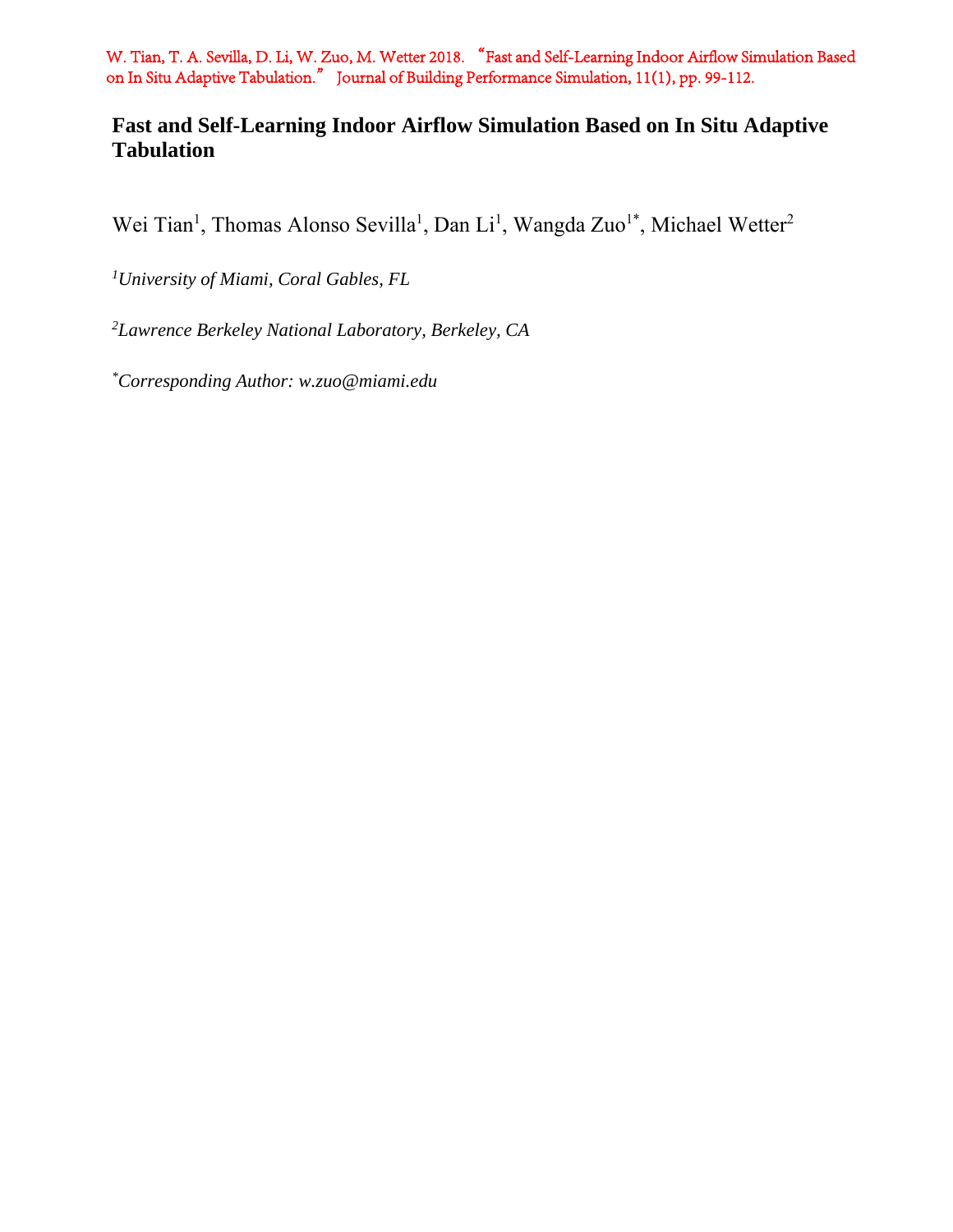# **Fast and Self-Learning Indoor Airflow Simulation Based on In Situ Adaptive Tabulation**

# **ABSTRACT**

Fast simulation for stratified indoor airflow distributions is desired for various applications, such as design of advanced indoor environments, emergency management, and coupled annual energy simulation for buildings with stratified air distributions. Reduced order models trained by pre-computed computational fluid dynamics results are fast, but their prediction may be inaccurate when applied for conditions outside the training domain. To overcome this limitation, we propose a fast and self-learning model based on an in situ adaptive tabulation (ISAT) algorithm, which is trained by a fast fluid dynamics (FFD) model as an example. The idea is that the ISAT will retrieve the solutions from an existing data set if the estimated prediction error is within a pre-defined tolerance. Otherwise, the ISAT will execute the FFD simulation, which is accelerated by running in parallel on a graphics processing unit, for a full scale simulation. This paper systematically investigates the feasibility of the ISAT for indoor airflow simulations by presenting the ISAT-FFD implementation alongside results related to its overall performance. Using a stratified indoor airflow as an example, we evaluated how the training time of ISAT was impacted by four factors (training methods, error tolerances, number of inputs, and number of outputs). Then we demonstrated that a trained ISAT model can predict the key information for inputs both inside and outside the training domain. The ISAT was able to answer query points both inside and close to training domain using retrieve actions within a time less than 0.001s for each query. Finally, we provided suggestions for using the ISAT for building applications.

Key words: In Situ Adaptive Tabulation, Fast Fluid Dynamics, Reduced Order Model, Self-Learning, Indoor Airflow Simulation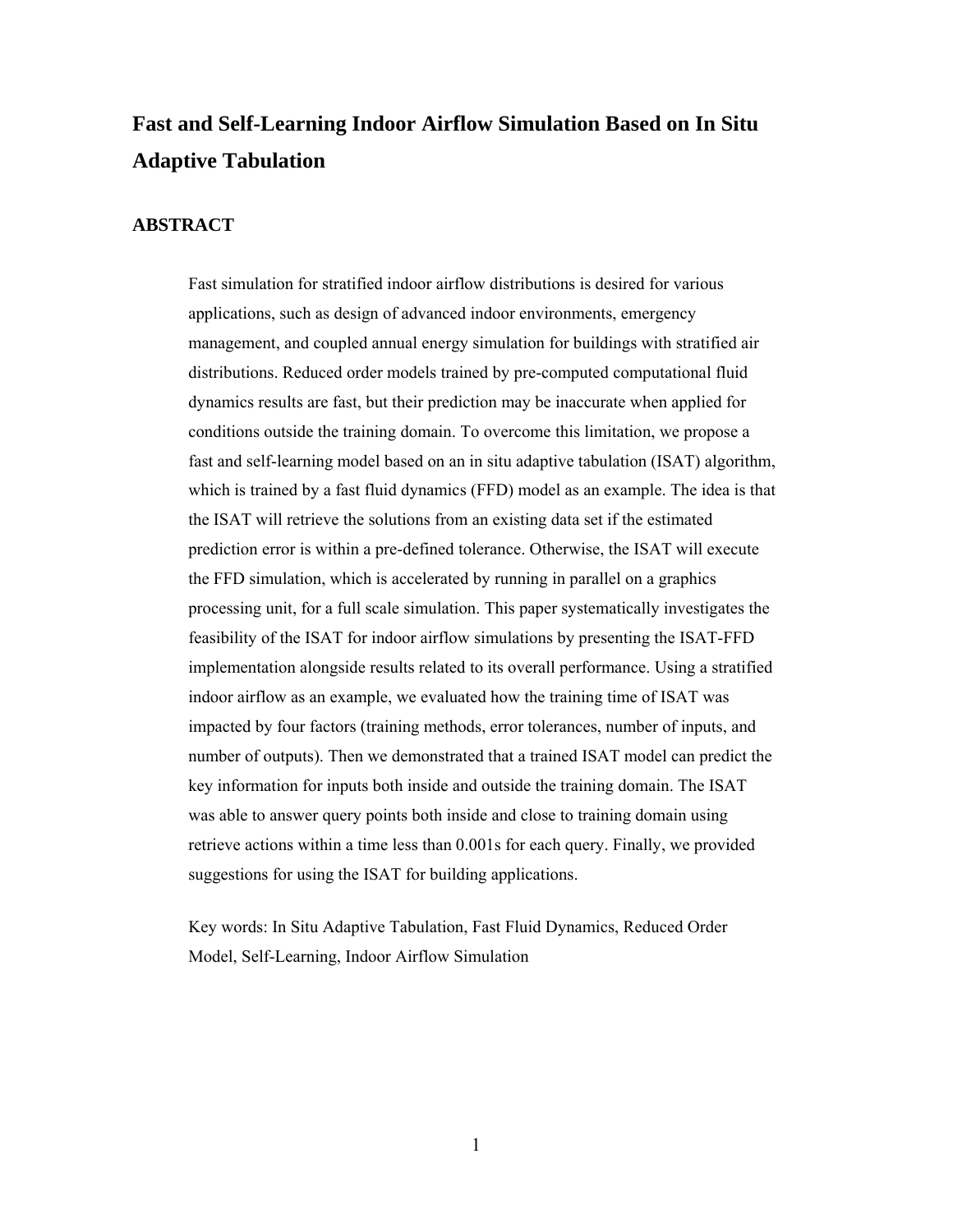### **Nomenclature:**

- *CFD*: Computational Fluid Dynamics
- *FFD*: Fast Fluid Dynamics
- *OpenCL*: Open Computing Language
- *GPU*: Graphics Processing Unit
- *ISAT*: In Situ Adaptive Tabulation
- *ISAT-FFD*: ISAT algorithm coupled with the FFD
- *ROM*: Reduce Order Model
- *EOA*: Ellipsoid of Accuracy
- $\mathbf{x}^{(q)}$ : Query point in m dimension space
- $\mathbf{x}^{(0)}$ : Tabulation point in m dimension space in ISAT table
- *Twall*: Temperature on west, east, south, and north walls
- *Tfloor*: Temperature on the floor
- *Tinlet*: Temperature at inlet
- *|V|inlet*: Velocity magnitude at inlet
- *Tocc*: Temperature on average of the occupant zone, where Z<1.22 m
- *|V|occ*: Velocity magnitude on average of the occupant zone, where Z<1.22 m
- *Tsensor*: Temperature at the sensor location (1.22m, 1.22m, 1.24m)
- *|V|sensor*: Velocity magnitude at the sensor location (1.22m, 1.22m, 1.24m)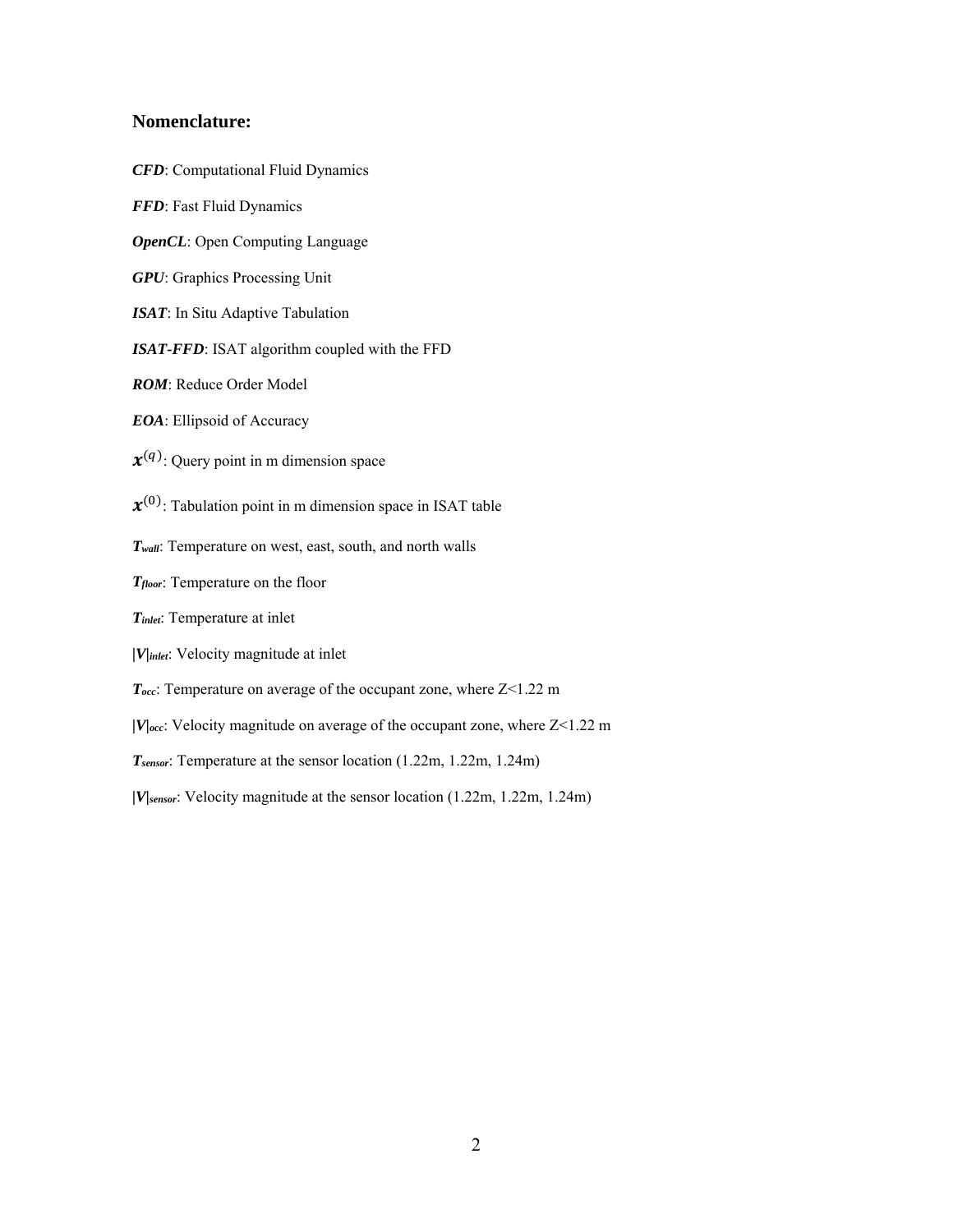# **1 Introduction**

Fast simulation of stratified indoor airflow distributions is desired for building applications, such as design of stratified indoor environments (Wang et al. 2010), emergency management (Zhai et al. 2003), and coupled annual energy simulation for buildings with stratified air distributions (Zhai et al. 2002). Although Computational Fluid Dynamics (CFD) models are used in the design and evaluation of ventilation performance with stratified air distribution, they are usually too slow to meet the requirement of a fast computing speed (Zhai et al. 2002).

To reduce the computing time, researchers proposed a Fast Fluid Dynamics (FFD) model as an intermediate method between the CFD and multi-zone airflow network models (Zuo and Chen 2009; Zuo 2010; Zuo et al. 2010). FFD solves the same Navier-Stokes and balance equations for energy and species that CFD does. By using different mathematical algorithms, FFD can increase the computing speed by 30 times when compared to CFD (Zuo and Chen 2009; Zuo 2010; Zuo et al. 2010). In addition, one can further accelerate the FFD simulation by running it in parallel on graphics processing units (GPUs) (Zuo and Chen 2010a). Due to its high speed, FFD has been used for simulating various airflows inside and around buildings (Zuo and Chen 2009; Zuo 2010; Zuo et al. 2010; Zuo and Chen 2010c, 2010b, 2010a; Jin et al. 2012; Jin et al. 2013). Furthermore, the FFD was coupled with the Modelica Buildings library (Wetter et al. 2014) for integrated simulations of indoor environment and building HVAC systems (Zuo et al. 2016). Although significantly faster than CFD, FFD is still not fast enough for the aforementioned applications.

In order to perform fast simulation of stratified indoor airflows, researchers proposed to use reduced order models (ROMs) (Kolokotsa et al. 2009; Hazyuk et al. 2012; Desta et al. 2004; Hiyama et al. 2010; Kim et al. 2015; Ahuja et al. 2011). A common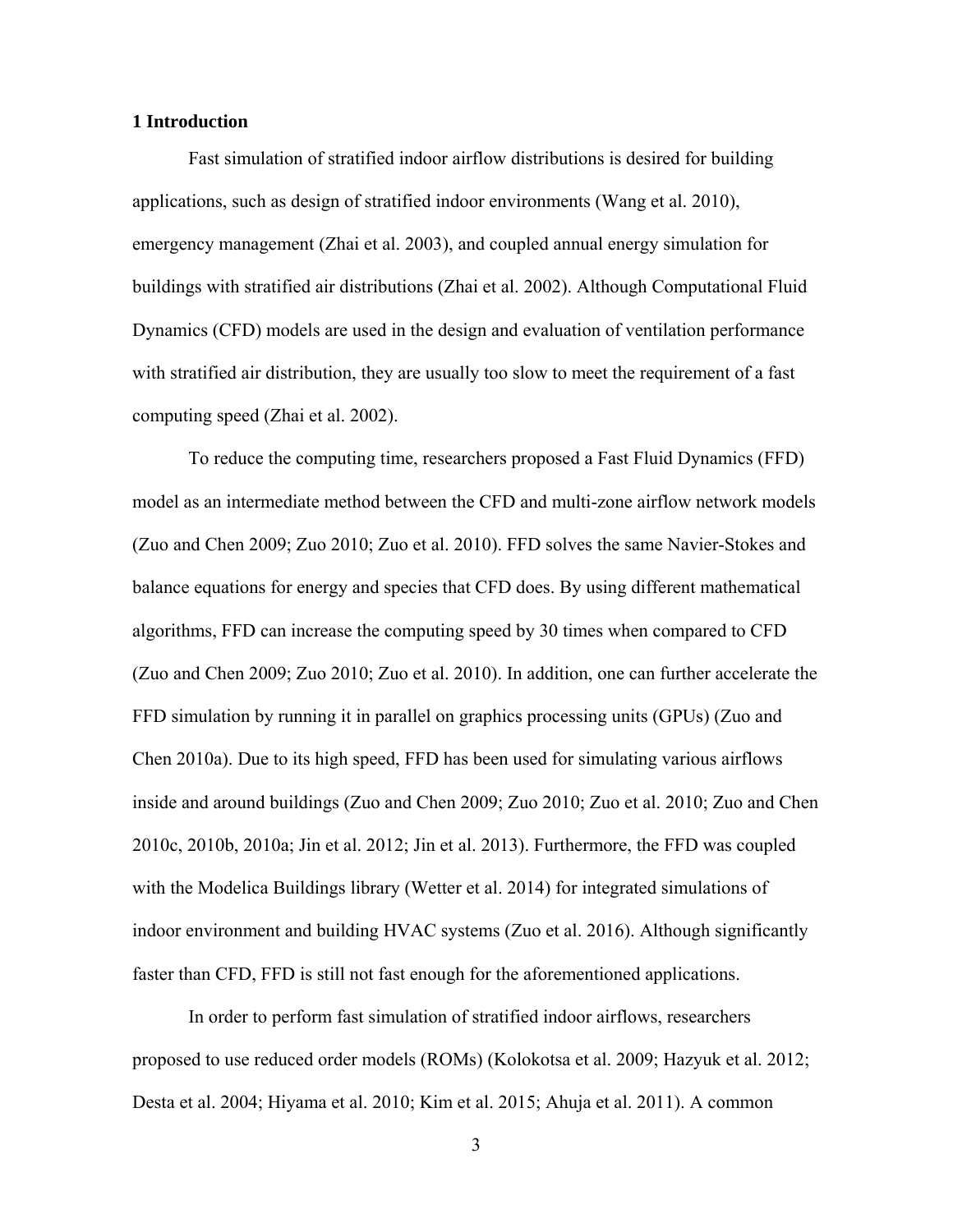approach is to use a regression model with a limited number of inputs in order to construct the data-driven ROMs based on pre-calculated CFD results (Chen and Kooi 1988). However, they can rarely reflect the dynamics of a full order CFD model. On the other hand, ROMs can be built by using the Principal Orthogonal Decomposition method to extract important features (snapshots) of the flow and then project them to a Linear Time Invariant system (Li et al. 2013). Such ROMs can partially maintain the dynamics of the full order CFD model. Although it can be time consuming to run various CFD simulations to generate training data, the trained ROMs can compute the solution almost instantaneously by either interpolating or extrapolating using an existing data set. However, conventional ROMs can only perform well when the inputs are within or near the training domain. Consequently, if the inputs are too far outside the training domain, the ROMs may resolve them without any guaranteed accuracy (Stockwell and Peterson 2002).

Obviously, it is too expensive to train a ROM for a domain which includes all the possible inputs of the application. Therefore, to overcome this drawback of conventional ROMs, we propose to a fast and self-learning indoor airflow simulation method. The idea is that we will train the ROM within a domain in which the system is most likely to operate. If the trained ROM cannot project the solutions accurately, a full scale CFD simulation will be executed. The newly generated data from the CFD simulation will then be used to enlarge the training domain for the ROM.

To realize the proposed fast and self-learning airflow simulation method, we selected an in situ adaptive tabulation (ISAT) algorithm. ISAT is a general function approximation method. ISAT was originally proposed to speed up combustion simulations (Pope 1997). It stores key simulation data in a data table and linearly interpolates the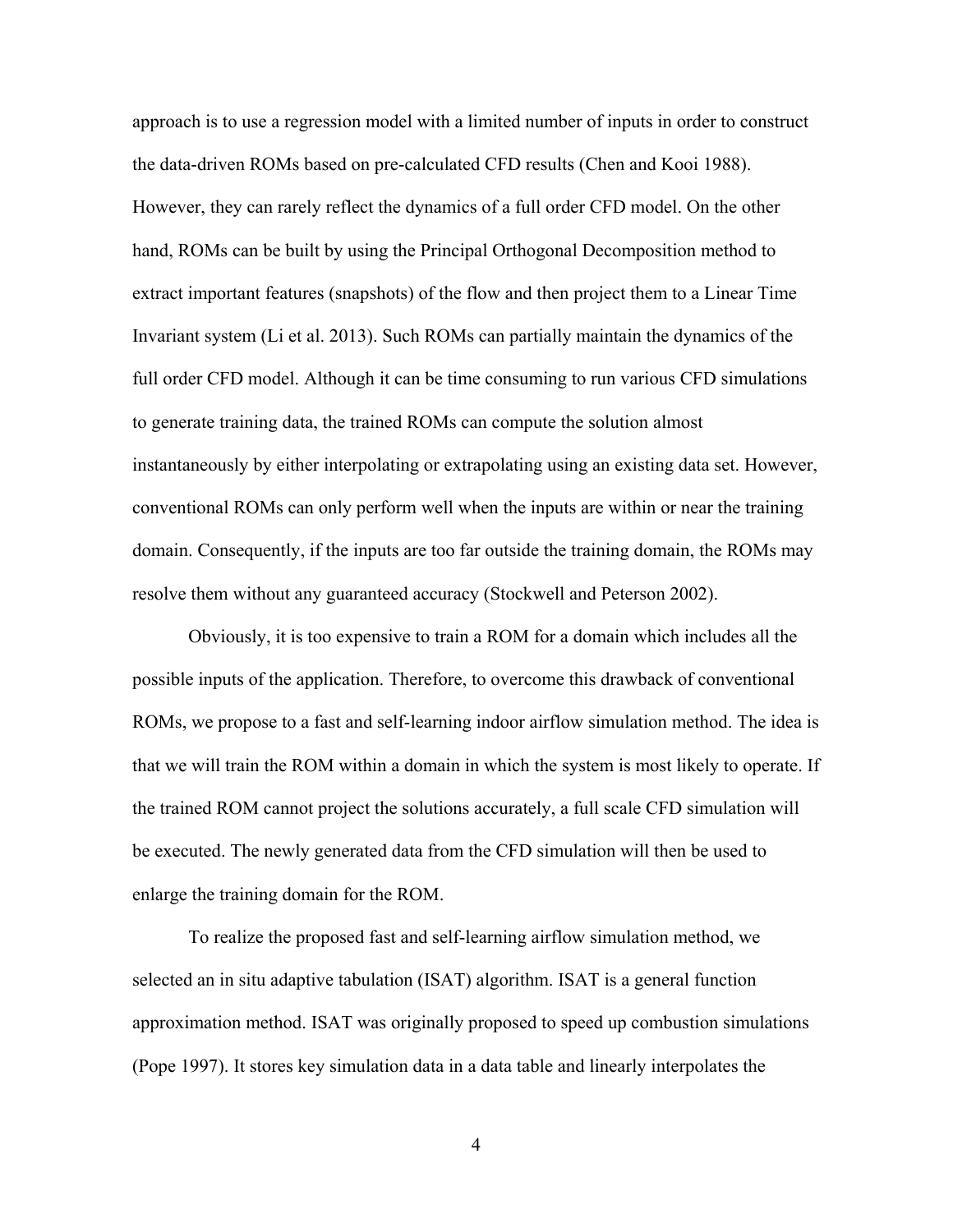solutions from the table if the inputs are within the region where the interpolation accuracy is guaranteed. Otherwise, it executes a full scale simulation to obtain the solution.

Given that FFD is a full scale airflow simulation model of high speed, the ISAT, a fast and self-learning approach, can be evaluated on accelerating indoor airflow simulation using FFD. Although ISAT has accelerated multi-species combustion simulations (Singer and Pope 2004; Singer et al. 2006), it is not clear that ISAT will be suitable for indoor airflow simulations. This study implemented and then evaluated the performance of the proposed ISAT-FFD model. We first introduce mathematical descriptions of FFD and ISAT. We then illustrate the implementation of the ISAT-FFD model on a hybrid computing platform consisting of a central processing unit (CPU) and a GPU. Afterwards, using a stratified indoor airflow, we assess the performance of ISAT at the training stage as well as the evaluation stage. Finally, we present the conclusion and potential applications of this research.

### **2 Fast Fluid Dynamics**

FFD solves the Navier-Stokes equations:

$$
\frac{\partial \boldsymbol{U}_i}{\partial t} = -\boldsymbol{U}_j \frac{\partial \boldsymbol{U}_i}{\partial \boldsymbol{x}_j} + \nu \frac{\partial^2 \boldsymbol{U}_i}{\partial \boldsymbol{x}_j^2} - \frac{1}{\rho} \frac{\partial P}{\partial \boldsymbol{x}_i} + \boldsymbol{F}_i
$$
\n(1)

where  $U_i$  and  $U_j$  are the velocity component in  $x_i$  and  $x_j$  directions, respectively,  $\nu$  is the kinematic viscosity,  $\rho$  is the fluid density, P is the pressure, t is the time, and  $F_i$  is the source term, such as the buoyancy force. FFD splits the Navier-Stokes equation into the following three equations:

$$
\frac{\partial \boldsymbol{U}_i}{\partial t} = -\boldsymbol{U}_i \frac{\partial \boldsymbol{U}_i}{\partial x_j} \tag{2}
$$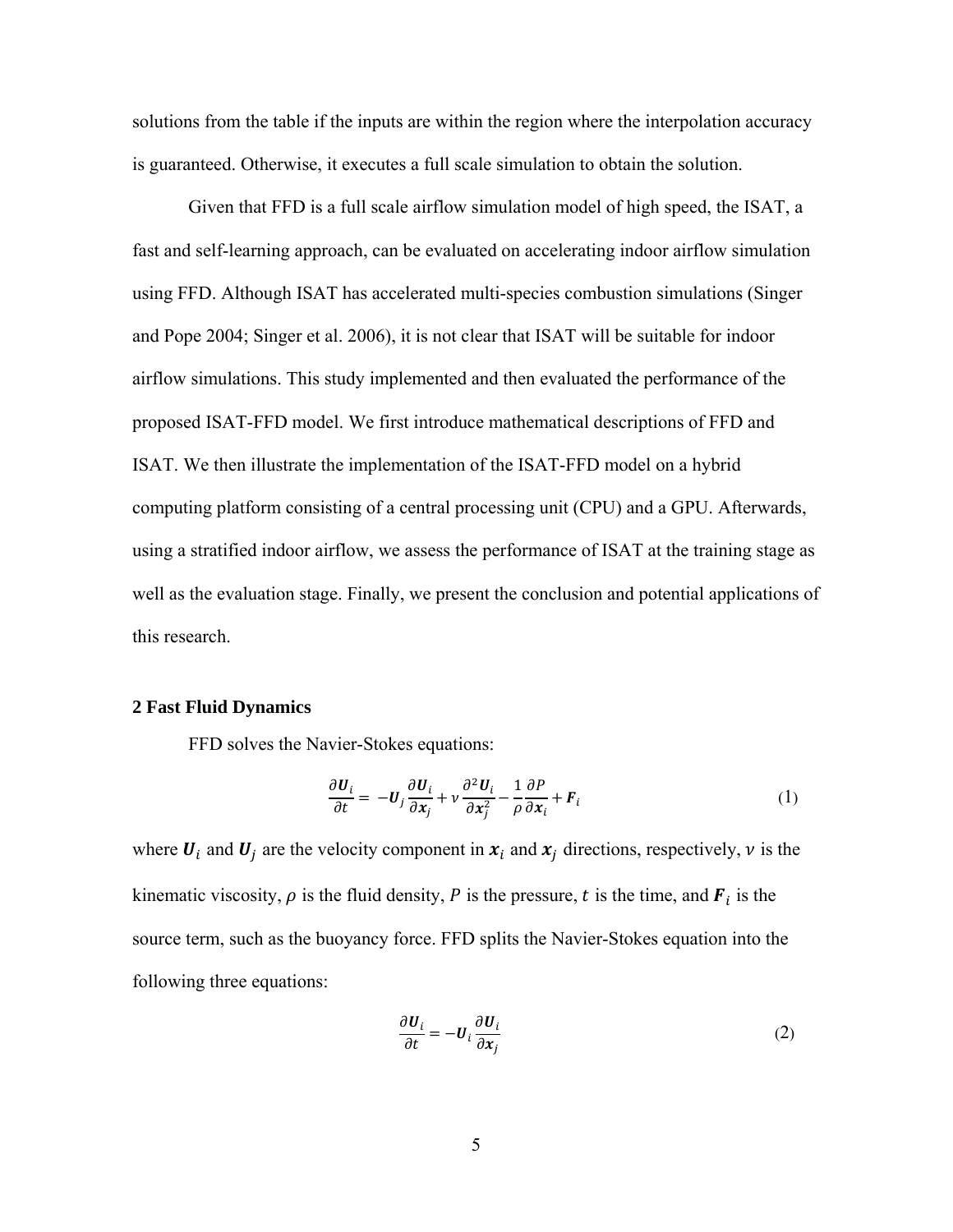$$
\frac{\partial \boldsymbol{U}_i}{\partial t} = \nu \frac{\partial^2 \boldsymbol{U}_i}{\partial x_i^2} + \boldsymbol{F}_i
$$
 (3)

$$
\frac{\partial \boldsymbol{U}_i}{\partial t} = -\frac{1}{\rho} \frac{\partial P}{\partial x_i} \tag{4}
$$

FFD first solves the advection equation (2) using a semi-Lagrangian method (Courant et al. 1952). It then solves the diffusion equation (3) with an implicit scheme. Finally, it solves the pressure equation (4) together with the continuity equation

$$
\frac{\partial \boldsymbol{U}_i}{\partial \boldsymbol{x}_i} = 0 \tag{5}
$$

using a projection-correction method (Chorin 1967). FFD also applies a similar algorithm to solve the conservation equations of energy and species. For more details of the FFD model, one may refer to the literature (Zuo and Chen 2009; Zuo 2010; Zuo et al. 2010; Jin et al. 2012; Jin et al. 2013; Zuo et al. 2012; Yang 2013).

# **3 In Situ Adaptive Tabulation**

# *3.1 Mathematical Description of ISAT*

For a nonlinear model such as CFD or FFD, we describe the outputs  $y$  as a function of the inputs  $\mathbf{x}$ :

$$
y = f(x) \tag{6}
$$

$$
x = \{x_1, x_2, ..., x_m\}
$$
 (7)

$$
\mathbf{y} = \{y_1, y_2, \dots, y_n\} \tag{8}
$$

where  $\boldsymbol{x}$  is a set of independent scalar variable  $x_i$ ; and  $\boldsymbol{y}$  is a set of dependent scalar

variable  $y_i$ . As an example, if a *query point*  $\mathbf{x}^{(q)}$  is close to a *tabulation point*  $\mathbf{x}^{(0)}$ , ISAT can estimate  $\mathbf{y}(\mathbf{x}^{(q)})$  using a linear interpolation:

$$
y(x^{(q)}) \approx y^{(r)}(x^{(q)}) = y(x^{(0)}) + A(x^{(0)})\delta x \tag{9}
$$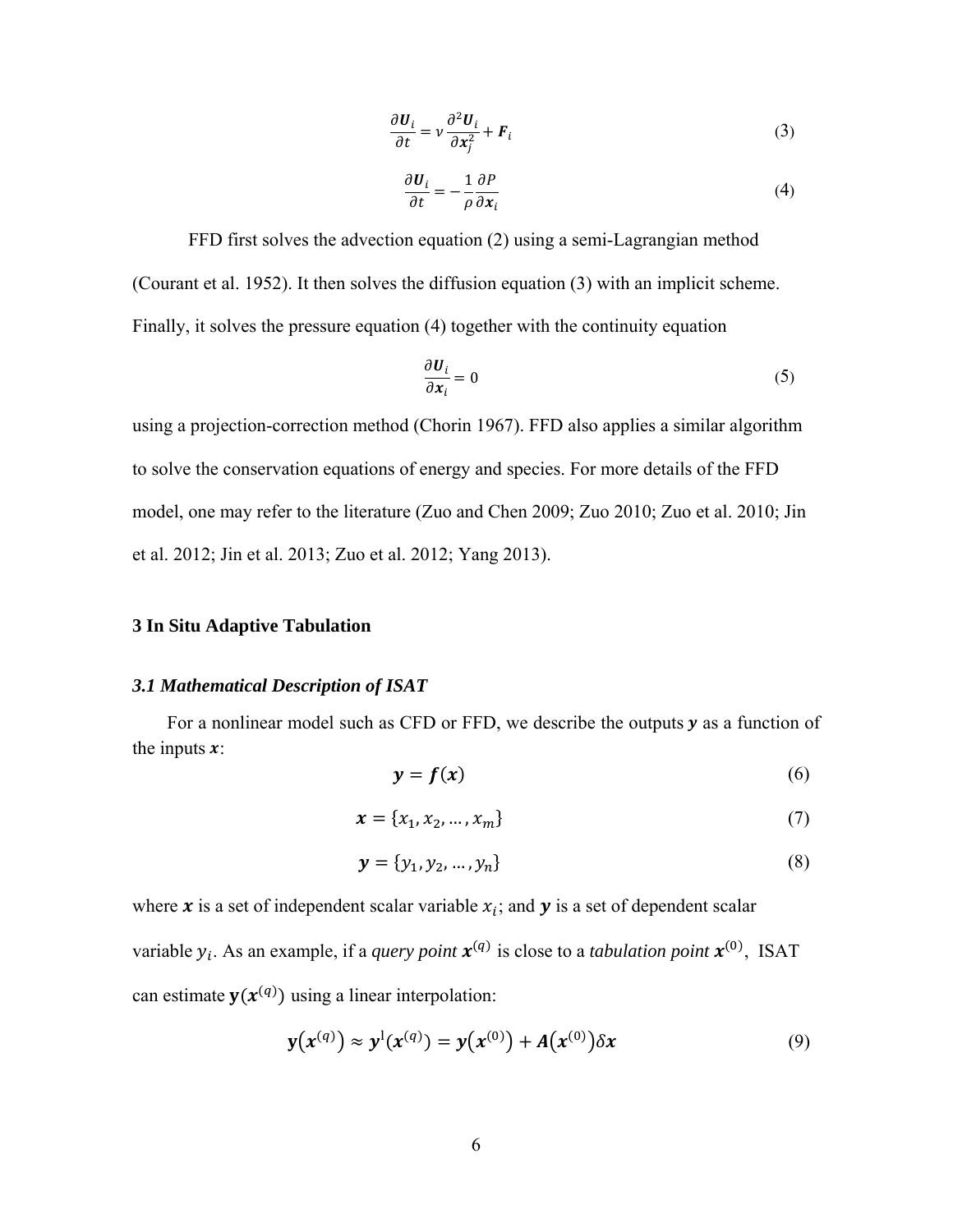$$
A_{ij}(x^{(0)}) = \frac{\partial f_i(x^{(0)})}{\partial x_j}, \delta x = (x^{(q)} - x^{(0)})
$$
\n(10)

where  $A(x^{(0)})$  is called the mapping gradient matrix ( $n \times m$ ) at  $x^{(0)}$  and it is stored together with  $\mathbf{x}^{(0)}$  in the record (Pope 1997); here, *i* and *j* are index. Note that the superscript which is located inside the parenthesis, for example, in  $x^{(q)}$ , q denotes the  $q_{th}$  query point. The parenthesis is used to avoid confusion of interpreting  $x^{(q)}$  as x to the power of q. To calculate  $A(x^{(0)})$ , we can use user defined function or the ISAT algorithm using two neighbor points in the table. For instance, the ISAT algorithm finds neighbour record to  $x^{(0)}$ , saying  $x^{(1)}$ . Then the mapping gradient matrix can be calculated as below.

$$
A_{ij}(x^{(0)}) = \frac{f_i(x^{(0)}) - f_i(x^{(1)})}{x^{(0)} - x^{(1)}i}.
$$
\n(11)

ISAT can automatically detect if a linear interpolation can be performed for  $x^{(q)}$ based on its relationship to the region of accuracy of  $x^{(0)}$  within which the interpolation error is not larger than error tolerance. Finally, the interpolation error  $\varepsilon$  is defined as:

$$
\varepsilon = \left\| \mathbf{B} \left( \mathbf{y}(\mathbf{x}^{(q)}) - \mathbf{y}^{(t)}(\mathbf{x}^{(q)}) \right) \right\|_2 \leq \varepsilon_{total} \tag{12}
$$

where  $\varepsilon_{total}$  is the total error tolerance for all outputs, which is a scalar variable set by the user. **B** is an  $n \times n$  scaling diagonal matrix which is predefined by the users before executing ISAT (Pope 1997). Its primary function is to make the interpolation error of each output comparable given that number of outputs is larger than one. For example, suppose an output consisting of velocity magnitude and temperature, and velocity magnitude and temperature varying at 0.01 m/s and 0.1 *ºC*, it is important to multiply the interpolation error of velocity magnitude by a factor of 10 to ensure that the accuracy of velocity magnitude prediction is not neglected.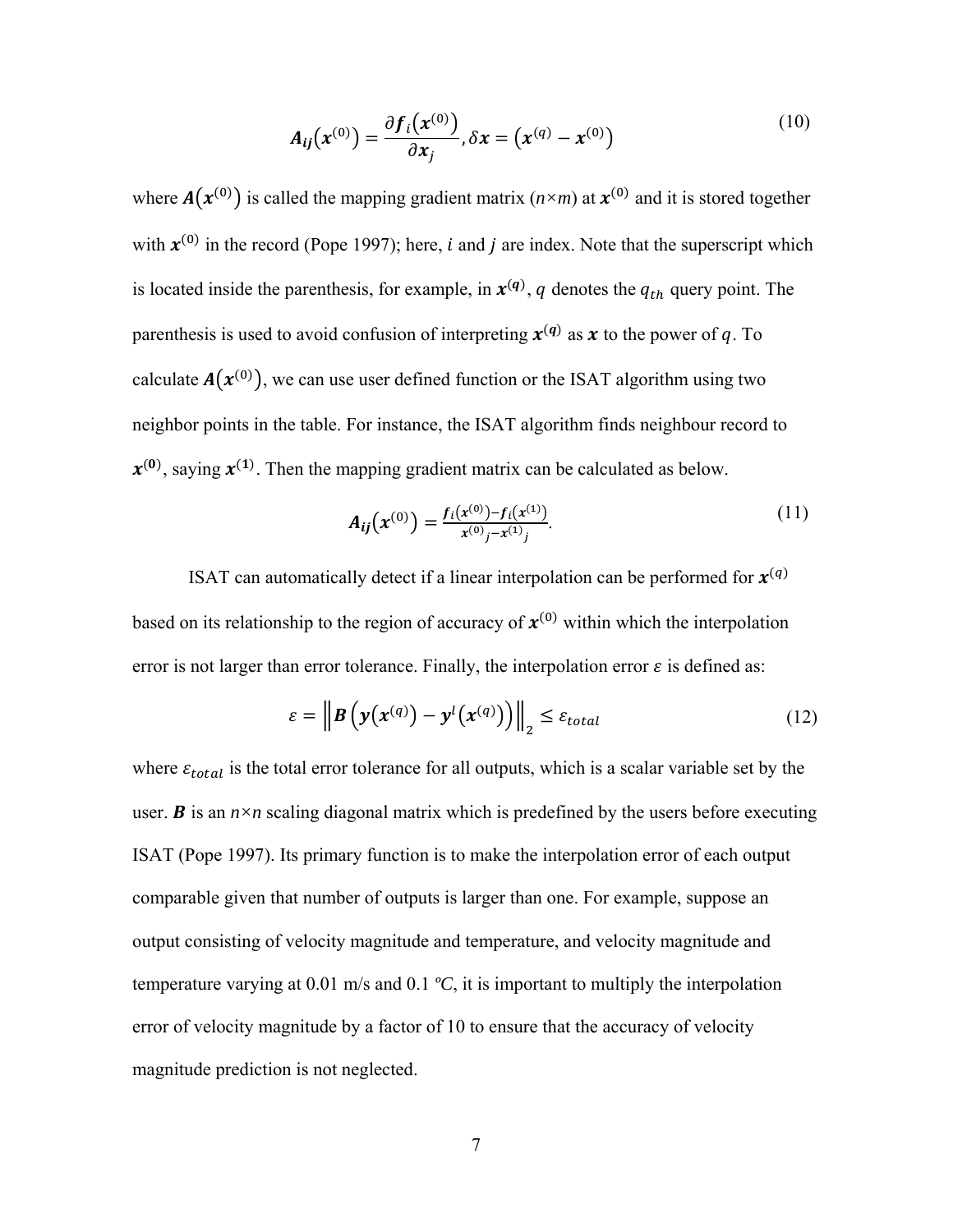Now, by assuming a constant approximation of  $y(x^{(q)}) = y(x^{(0)})$ , and substituting Equation (9) in Equation (12), one obtains:

$$
\varepsilon = \|\mathbf{B} \mathbf{A} \delta \mathbf{x}\|_2 \le \varepsilon_{total} \tag{13}
$$

$$
\frac{\delta x^T A^T B^T B A \delta x}{\epsilon_{total}^2} \le 1
$$
\n(14)

Equation (14) is the criterion used to determine if the linear interpolation Equation (9) is valid for point  $x^{(q)}$ . By subsequently applying Cholesky decomposition (Tuma 2002) to the semi-definite symmetrical matrix  $\frac{A^T B^T B A}{\varepsilon_{total}^2}$ , one can obtain the equation below,

$$
\delta x^T \mathbf{Q}^T A \mathbf{Q} \delta x \le 1 \tag{15}
$$

where **Q** is an  $m \times m$  unitary matrix and  $\Lambda$  is an  $m \times m$  diagonal matrix. Equation (15) defines a hyper-ellipsoid area, which is called the *Ellipsoid of Accuracy* (EOA) in ISAT. The radius in the *i* direction,  $l_i$ , is defined as:

$$
l_i = \frac{\varepsilon_{total}}{\sigma_i} \tag{16}
$$

The  $\sigma_i$  is the  $i_{th}$  diagonal entry of  $n \times m$  diagonal matrix  $\Sigma$ , which is derived from Singular Value Decomposition of  $BA$ . The sketch of the EOA in different dimensions is shown in Figure 1. It is worthy to note that due to the incorporation of the constant assumptions and essence of linear approximation of nonlinear function, it is not guaranteed that the interpolation error  $\varepsilon$  is less than the error tolerance  $\varepsilon_{total}$  for all the points in the EOA (Pope 1997).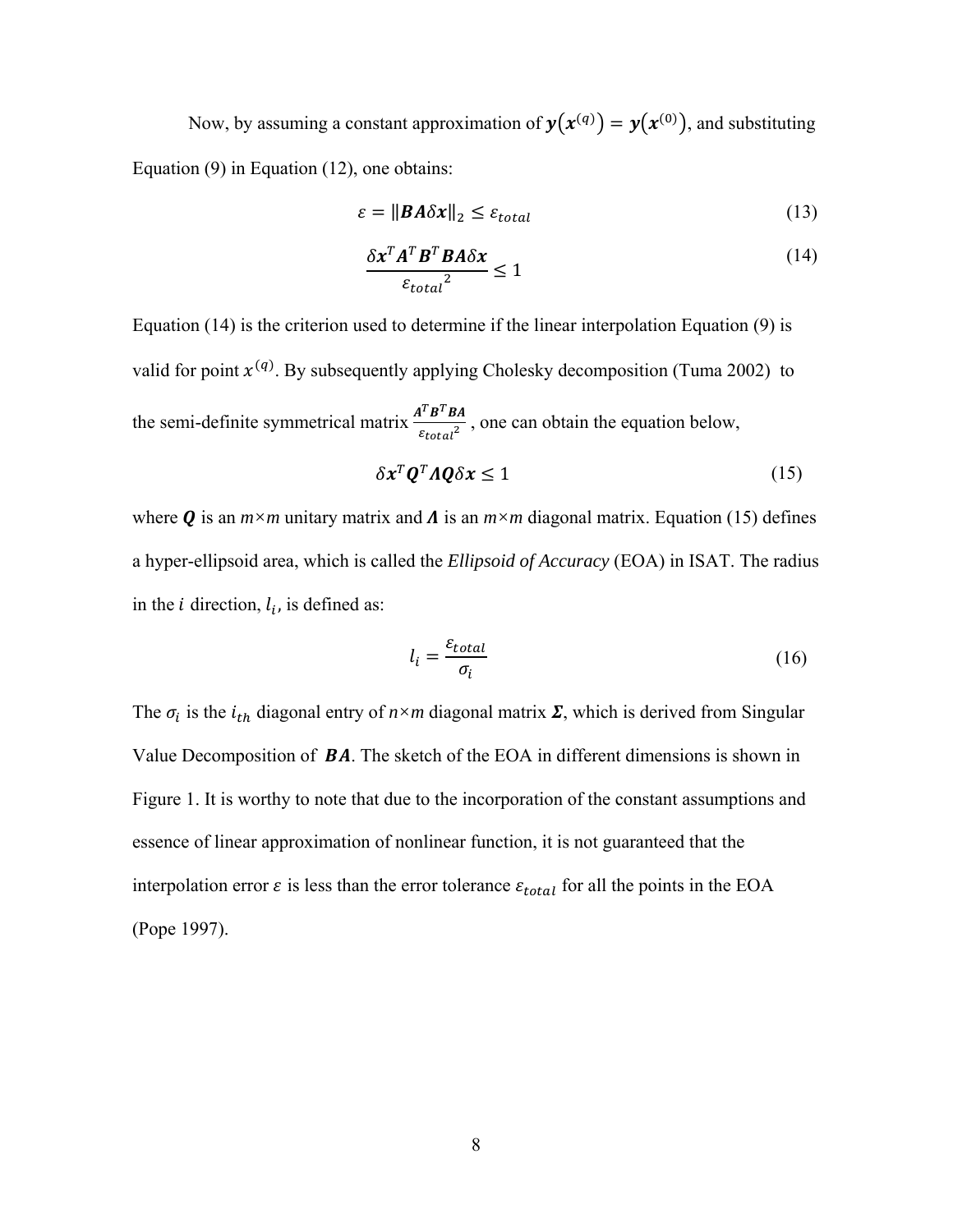

Figure 1 Sketch of *EOA* in different dimensions (a: 1D; b: 2D; c: 3D)

# *3.2 ISAT Workflow*

Figure 2 shows the workflow of ISAT. Given a query point  $x^{(q)}$ , ISAT will perform one of the following three actions: *retrieve*, *grow* or *add*. As the first step (step 1.1), ISAT will look up in the data table and find the nearest data point to  $x^{(q)}$ , which is assumed hereby to be  $\mathbf{x}^{(0)}$ . Then step 1.2 is used to check if the query point  $\mathbf{x}^{(q)}$  is within the EOA of  $x^{(0)}$ . If so, the *retrieve* action will be executed using Equation (9) in step 2.1, and its linear interpolation  $y^{l}(x^{(q)})$  will be returned in step 2.2. If not, an evaluation of the nonlinear Equation (6) in step 3.1 will be performed. Furthermore, the inequality (12) will be used to determine if the difference between the solution of Equations (6) and (9) is less than the error tolerance  $\varepsilon_{total}$  in step 3.2. If the inequality (12) is met, the *grow* action will be performed to enlarge the EOA with minimal volume increase to contain the query point  $x^{(q)}$  by updating the matrix  $Q$  and  $\Lambda$  in Equation (15) in step 4 using Householder matrix algorithm and rank-one modification algorithm (Pope 2008). The query point  $\mathbf{x}^{(q)}$  is going to be abandoned. Otherwise, the *add* action will be performed to add the query point  $\mathbf{x}^{(q)}$ as one additional record in the table of step 5.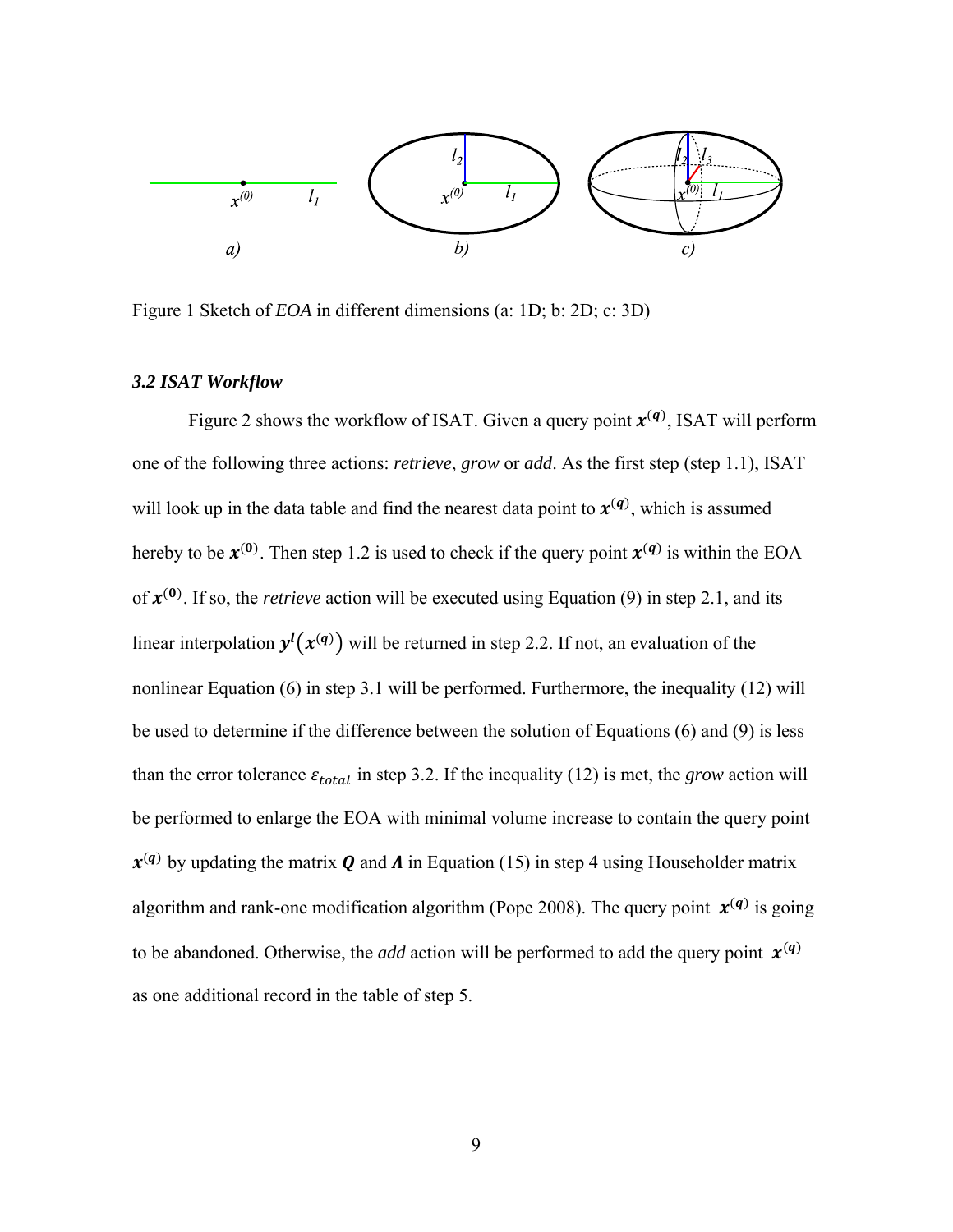

Figure 2 Workflow of ISAT

# *3.3 Training Method for ISAT*

As a self-learning method, the ISAT's learning time depends on the training method. Besides a conventional *constant interval* method as sketched in Figure 3(a), we propose an *automatic interval refinement* method to generate the training data as shown in Figure 3(b). The *constant interval* method requires manually defining the interval in each dimension of  $x$ . After all the query points are evaluated, the table is considered fully trained. The *automatic interval refinement* method dynamically refines the interval by halving the last one if the training is not complete. The completeness of training can be measured by:

$$
N_{add+grow} \le \eta N_{queries} \tag{17}
$$

where  $N_{add+grow}$  is the total number of *add* and *grow* under the current interval,  $N_{queries}$  is the number of queries, and  $\eta$  is a constant coefficient. By default,  $\eta = 0$  and  $N_{add+grow} =$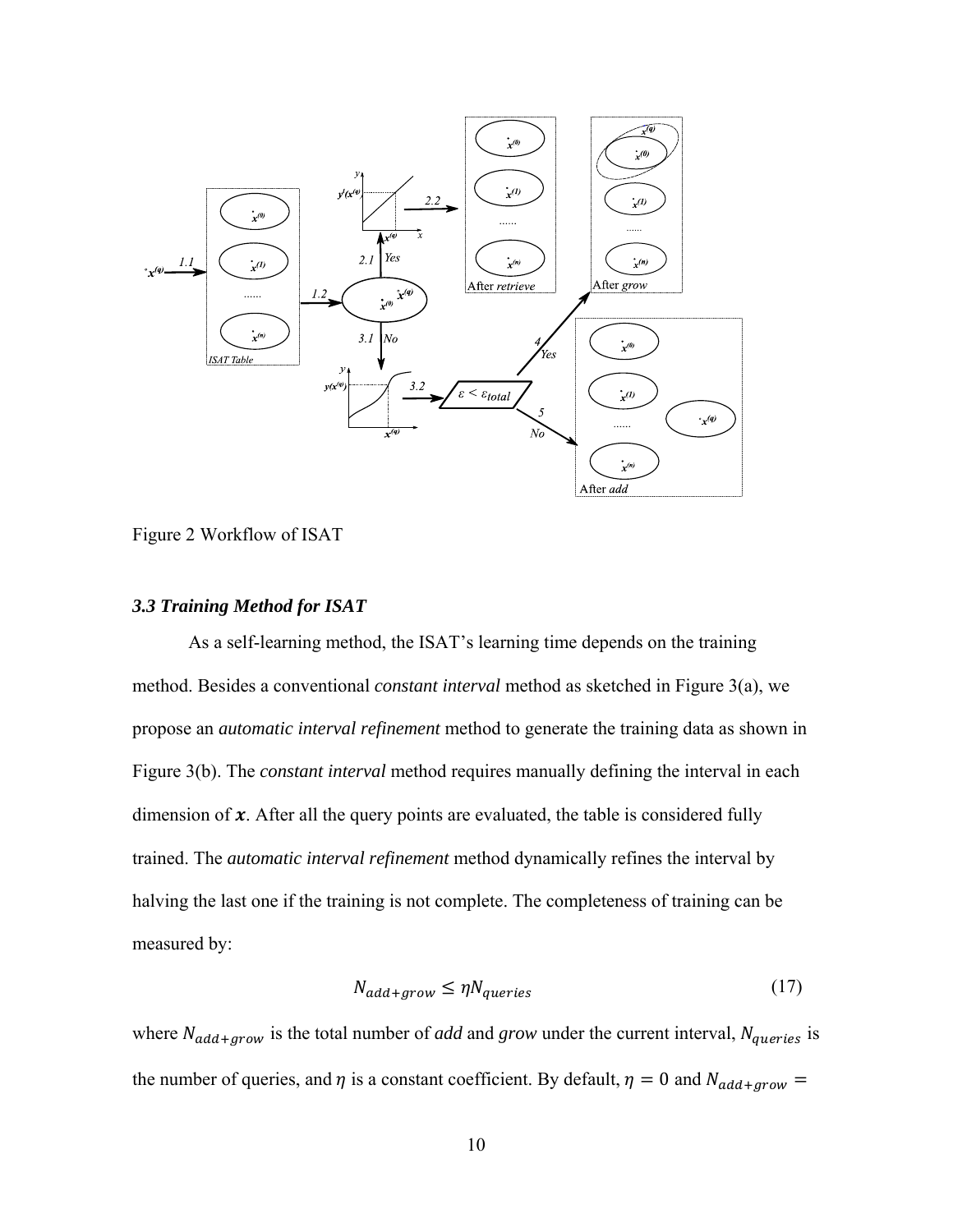0 indicate that the training is complete if under the current interval there are no *add* and *grow* actions generated.



Figure 3 *Constant interval* method and *automatic interval refinement* method to train the ISAT table.

### **4 ISAT-FFD Integration**

The ISAT algorithm and FFD models have been implemented in previous studies (Pope 1997; Zuo and Chen 2009). We will now describe the implementation of the ISAT and FFD coupling, which enables setting up the ISAT algorithm, launching the FFD simulation, and extracting the FFD results for the ISAT algorithm. As shown in

Figure 4, the first stage in the ISAT-FFD scheme is initialization. This includes setting up ISAT parameters, e.g. error tolerance and dimensions of inputs and outputs, and defining the training range for the studied problem. In the training stage, query points within the training domain are generated to populate the ISAT data table. If using the *constant interval* method, the ISAT table is completely trained once all the generated points are evaluated. If using *automatic interval refinement* method, the ISAT table training is completed once inequality (17) in section 3.3 is met. After the ISAT table is trained, the program moves to the evaluation stage, where query points within the evaluation domain are generated as inputs. During the evaluation stage, most queries will be handled by *retrieve* and the remaining few queries will be answered by calling FFD.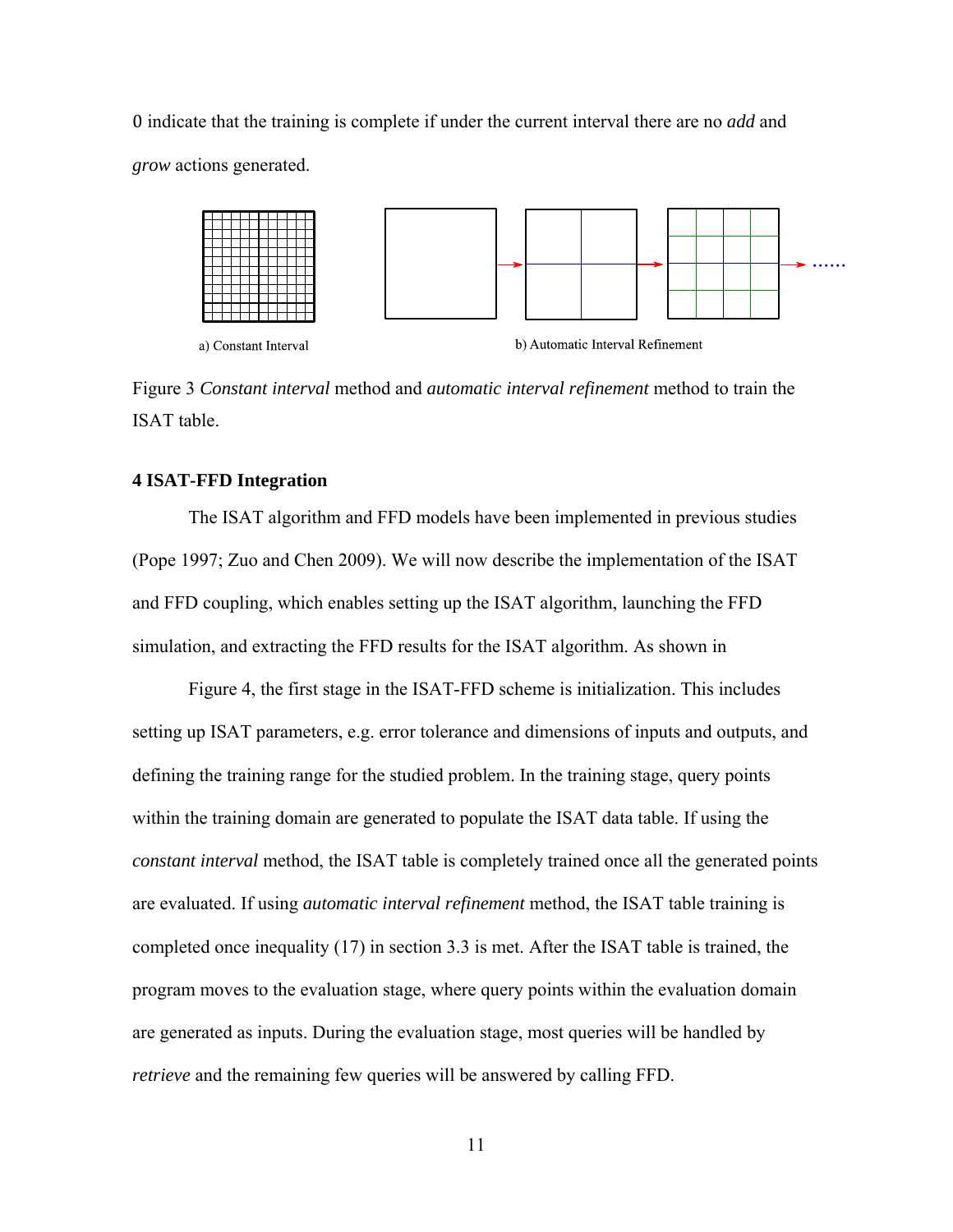

### Figure 4 Framework of ISAT-FFD approach

The ISAT-FFD framework was implemented using C code. To speed up the FFD simulation, a FFD program running in parallel on a graphic processing unit (GPU) was developed (Tian et al. 2016). The parallelization was realized using a hybrid code of C and OpenCL language (Khronos 2012). Cornell University provided the original ISAT source codes written in FORTRAN. The source codes are available at:

*https://tcg.mae.cornell.edu/isat.html*. The simulation was performed using a DELL workstation with a Xeon E5-1603 CPU and AMD FirePro W8100 GPU.

# **5 Numerical Experiments**

To evaluate the feasibility and performance of the proposed ISAT-FFD model for indoor airflow simulations, we evaluated it using a mixed convection flow in a room with a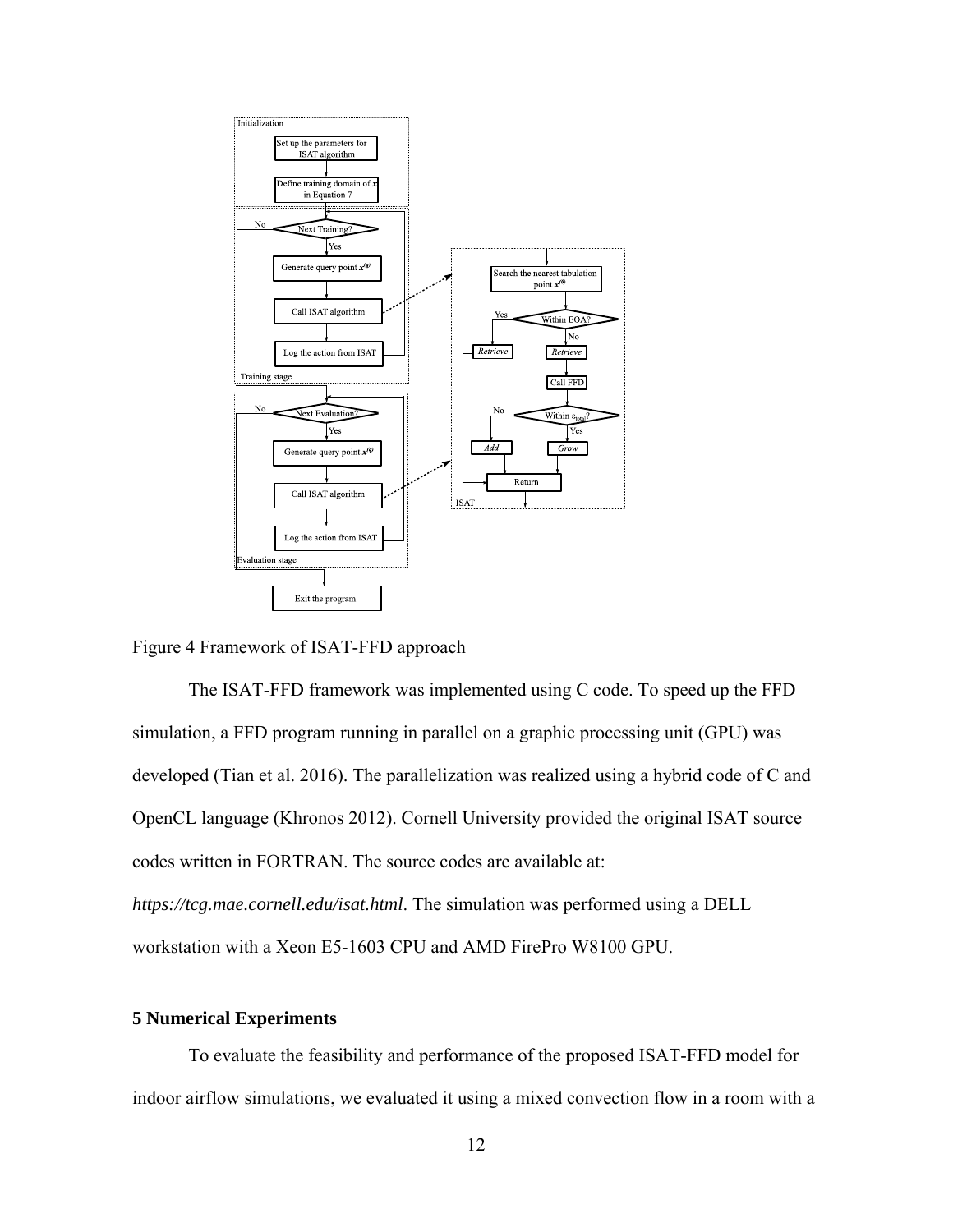box at the centre. Since the ISAT algorithm only allows one error tolerance for all outputs, we used the scaling matrix  $\bf{B}$  defined in Equation (12) to convert the errors from different outputs into a single aggregated error. However, users will have to construct the scaling matrix  $\bf{B}$  on a case-by-case basis. The following two sections will discuss the case description and the construction of the scaling matrix  $\bf{B}$  for this case study.

# *5.1 Case Description*

As sketched in Figure 5, this case involves a stratified airflow with strong buoyance in a closed space, by adding a heat source to the obstacle and controlling the temperature of the walls (Wang and Chen 2009). The box is located at the center of the room. We chose this case other than a real room because the experimental data obtained from a wellcontrolled environmental chamber had high quality which was often used for model validation (Chen and Srebric 2002). The inlet velocity magnitude and temperature are 1.36 *m/s* and 22.2 *ºC*, respectively. Note that the inlet velocity is normal to the inlet surface area. The temperatures of the box surface, top, floor, and other walls are 36.7 *ºC*, 25.8 *ºC*, 26.9 *ºC*, and 27.4 *ºC*, respectively. Note that the velocity at and inside obstacle is 0. The grid size is  $40 \times 40 \times 40$  and the simulation time is 300s with a time step size of 0.05s. The FFD model and numerical settings have been validated in a previous study (Tian et al. 2016).

After validating the FFD model, we presented the velocity magnitude and temperature contours at the plane sliced at  $Y=1.22$  m, as shown in the Figure 6. Both contours show that the strong buoyance airflow has a stratified distribution in velocity and temperature. In terms of velocity, high jet is formed near the ceiling and circulation was shown between the box and room. Regarding the temperature, the plume clearly occurred above the heated box.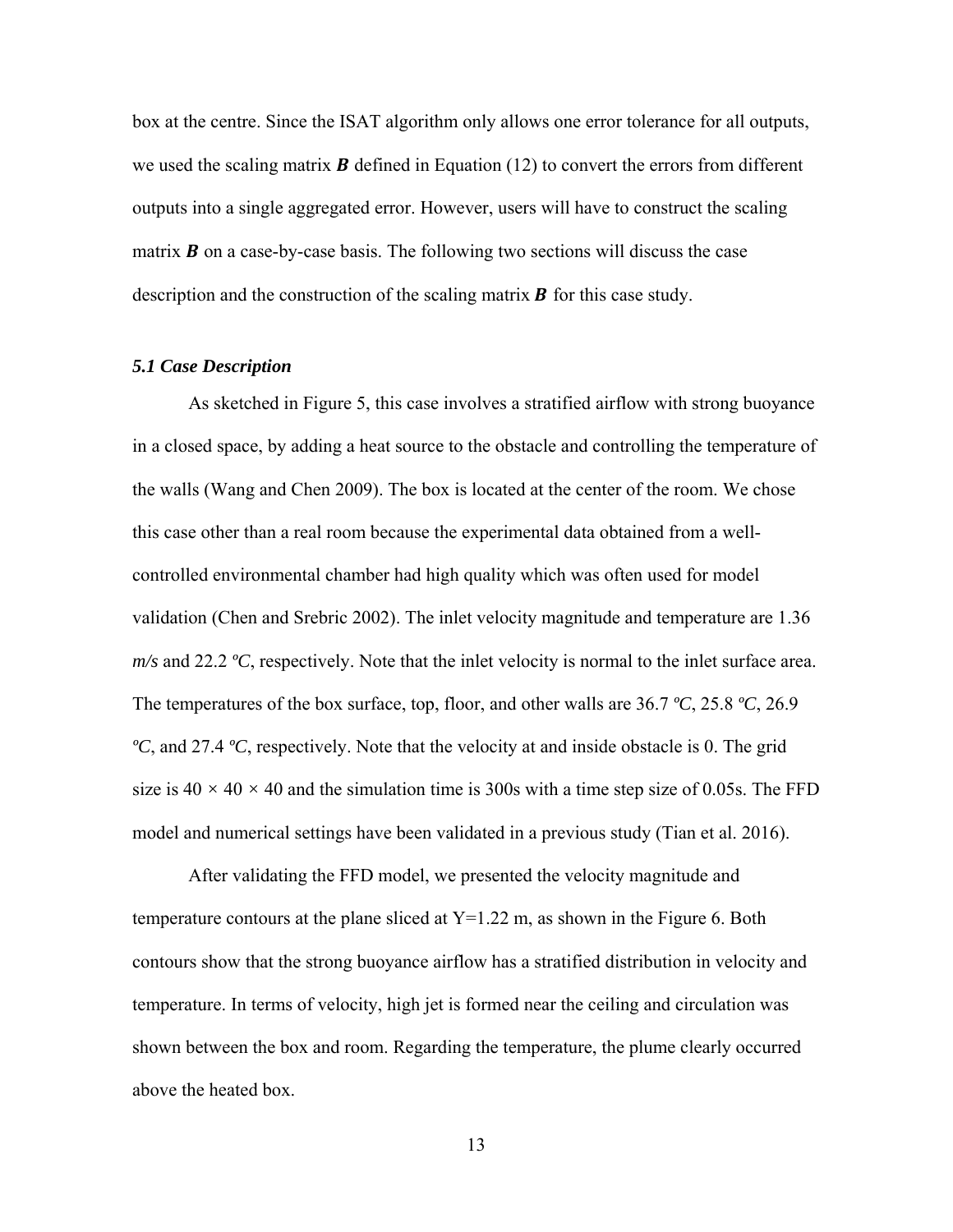

Figure 5 Schematic of the buoyance airflow in an empty room with a box.





To further show FFD's capability to simulate such stratified non-isothermal flow, Figure 7 compares the velocity magnitude and temperature profiles at one point from FFD, CFD, and experimental data. Profiles predicted by FFD is in reasonable accordance to the experiment at comparable level as CFD does. A Previous study (Tian et al. 2016) has systematically studied the accuracy of parallel FFD model on various flows, ranging from lid driven cavity flow, to isothermal flow in an empty box, to stratified non-isothermal flow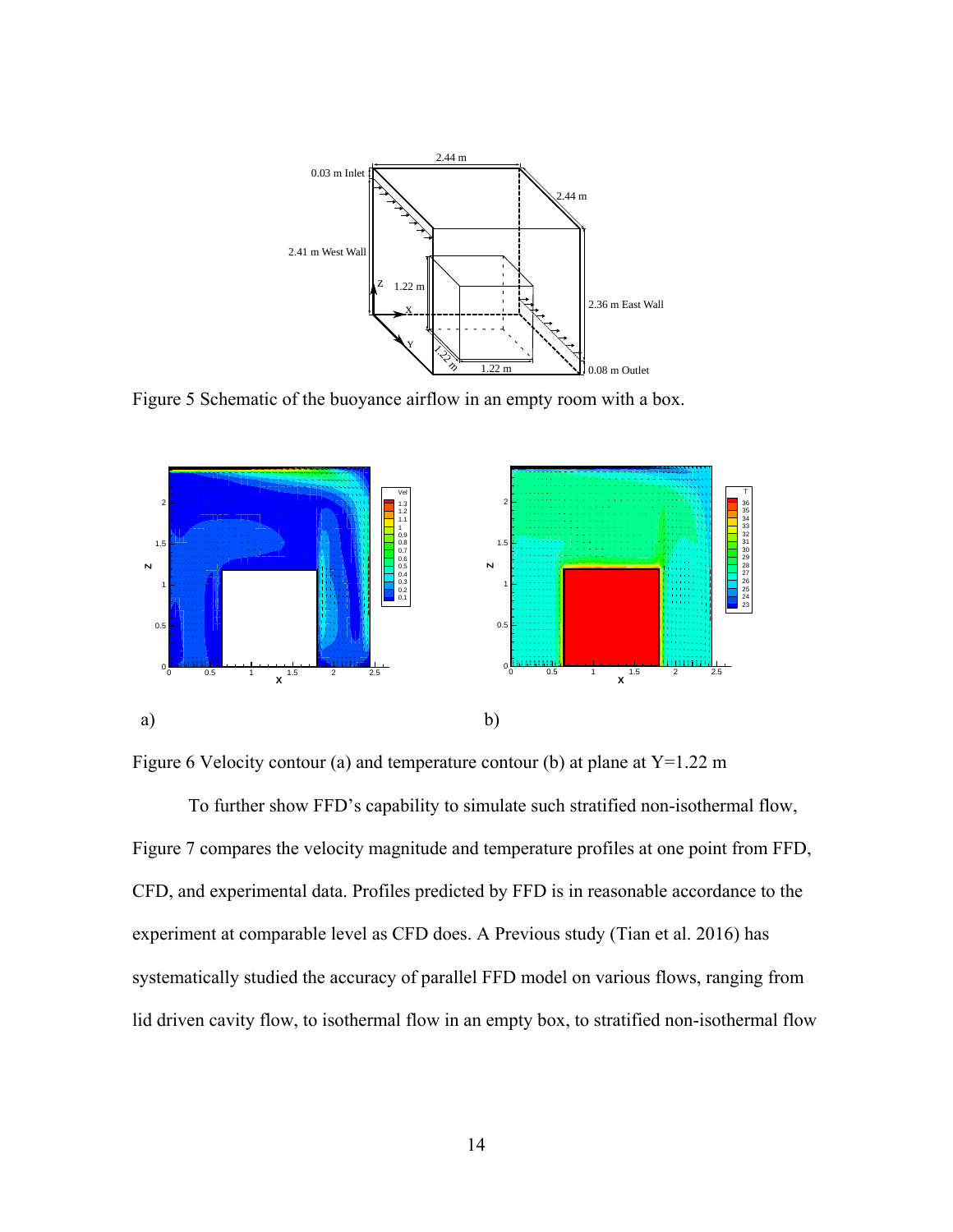in a room with a box located at center. It is found that for the above case studies, FFD has comparable simulation accuracy as CFD does.



Figure 7 Comparison of velocity magnitude profile (a) and temperature profile (b) at point (2.0574 m, 1.22 m) at XY plane

# *5.2 Construction of the Scaling Matrix B*

For the mixed convection flow defined above, we defined two sets of inputs: temperature (20 - 30 *ºC*) and inlet velocity magnitude (1 - 2 *m/s*) as shown in Table 1. The corresponding outputs can be normalized as:

$$
V_{norm} = \frac{|V|}{|V|_{inlet}}\tag{18}
$$

$$
T_{norm} = \frac{T - T_{min}}{T_{max} - T_{min}}\tag{19}
$$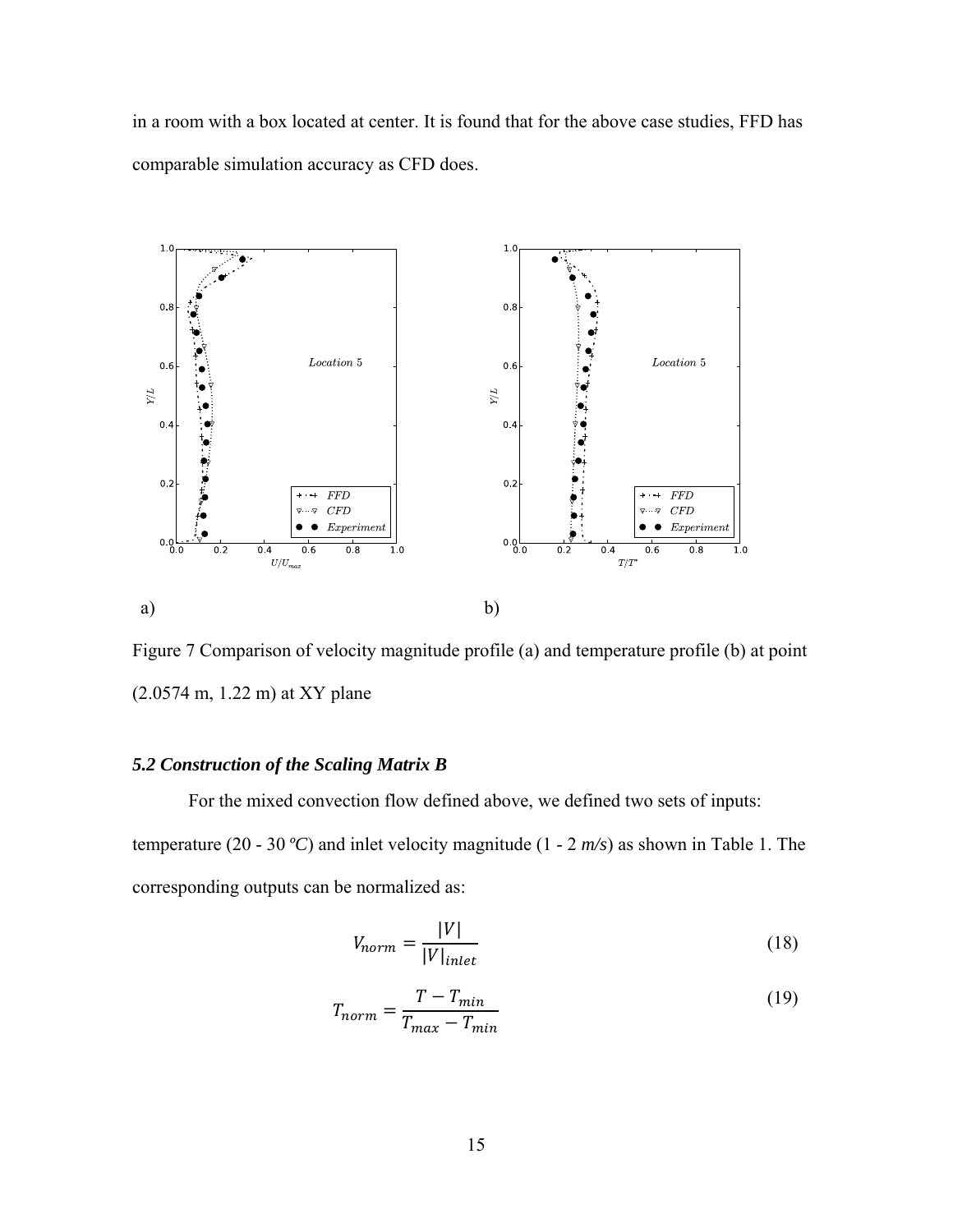where  $|V|_{inlet}$  is the velocity magnitude at the inlet;  $T_{min}$  and  $T_{max}$  are the lowest temperature and highest temperature in the inputs, respectively. To get the highest ratio, we divided the highest  $T_{norm}$  by the lowest  $V_{norm}$ . The results were summarized in Table 1. As the ratios are in order of 10 for all the tests, we set the diagonal entries of  $\bf{B}$  corresponding to velocity magnitude outputs as 10.

|                  | <b>Input Variables</b> |                                      |                             |                     | <b>Normalized Output Variables</b> |             |              |                | <b>Highest</b> |
|------------------|------------------------|--------------------------------------|-----------------------------|---------------------|------------------------------------|-------------|--------------|----------------|----------------|
| Scenario#        | $T_{floor}$<br>${}^oC$ | $T_{wall}$<br>${}^{\prime\prime}$ C) | $T_{\text{inlet}}$<br>$^oC$ | $V/$ inlet<br>(m/s) | $T_{occ}$                          | $ V _{occ}$ | $T_{sensor}$ | $ V _{sensor}$ | Ratio          |
|                  | 25                     | 25                                   | 20                          |                     | 0.984                              | 0.1034      | 1.184        | 0.0799         | 14.8           |
| $\mathbf{2}$     | 30                     | 25                                   | 20                          |                     | 1.136                              | 0.1285      | 1.308        | 0.0634         | 20.6           |
| 3                | 25                     | 30                                   | 20                          |                     | 0.756                              | 0.1293      | 0.875        | 0.0645         | 13.6           |
| $\boldsymbol{4}$ | 25                     | 25                                   | 20                          | $\overline{2}$      | 0.946                              | 0.1971      | 1.372        | 0.0174         | 78.9           |
| 5                | 30                     | 30                                   | 25                          | C                   | 0.796                              | 0.1993      | 1.048        | 0.0159         | 65.9           |

Table 1 Inputs and normalized outputs of the sensitivity study

# **6 Simulation Results**

To gain comprehensive understanding of ISAT-FFD for indoor airflow simulation, we studied its performance in both the training and evaluation stages. The results and findings are presented in the following two sections.

### *6.1 Performance of ISAT-FFD in Training Stage*

This section accounts the performance of the ISAT-FFD model at the training stage. It focuses on the cost of training (measured by training time) associated with four key factors: training methods, error tolerances, numbers of inputs, and numbers of outputs.

# *6.1.1 Training Methods*

This test compares the training time by using the two training methods proposed in Section 3.3. We used two inputs consisting of  $T_{wall}$  and  $T_{floor}$  and one output of  $T_{occ}$ . In the training domain both temperatures ranged from 25 to 30 *ºC*. The error tolerance for the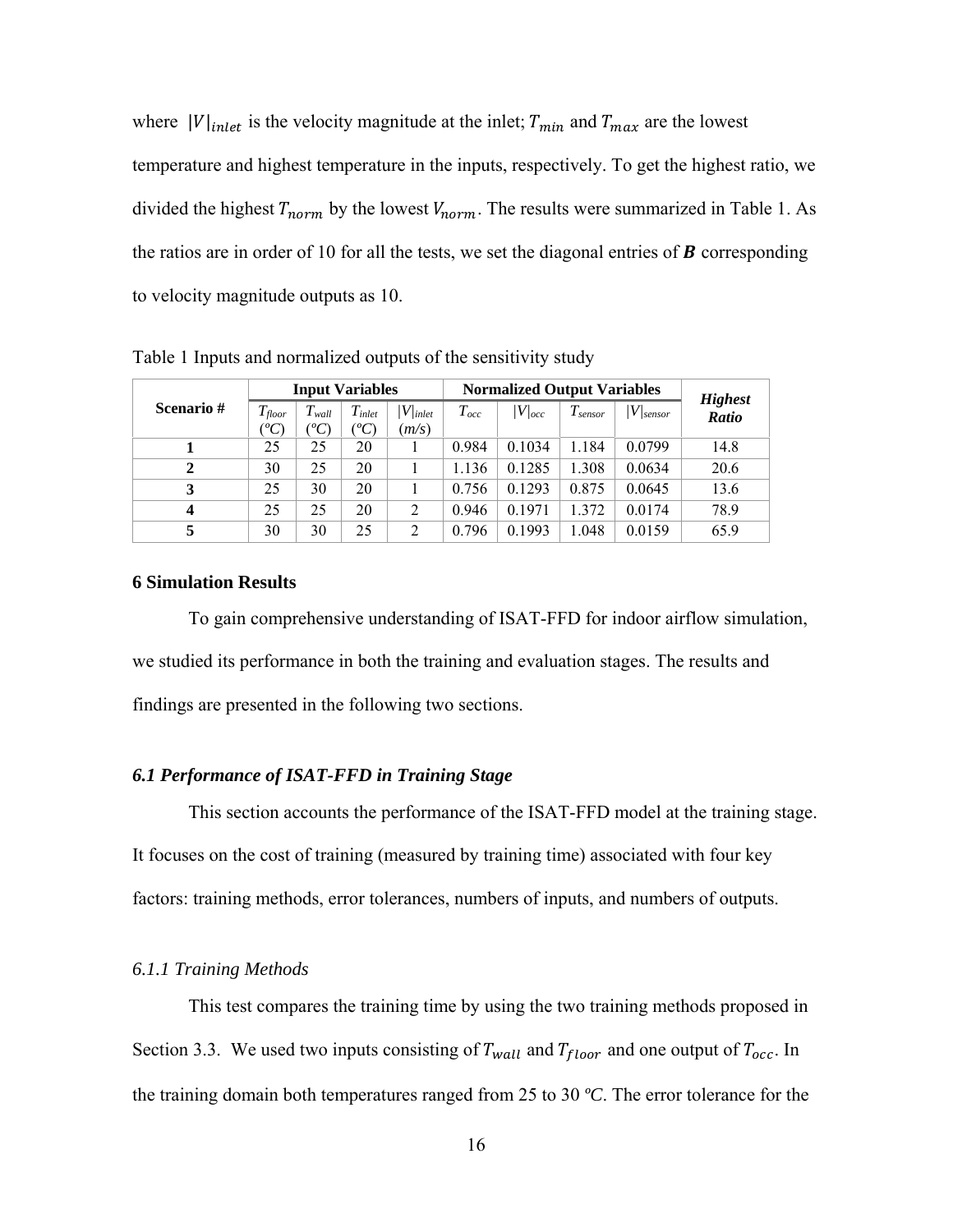output was set to 0.4. When using the *constant interval* method, the increment in each dimension was defined to be 0.1 *K*.

By using the *constant interval* method, the ISAT-FFD evaluated 2,601 queries, which led to 1,424 *retrieve* actions, 1,130 *grow* actions, and 47 *add* actions, respectively. Even with a powerful GPU, the ISAT-FFD using the *constant interval* method took 24.8 hours to complete the training. On the contrary, the ISAT-FFD using the *automatic range refinement* method assessed 66,049 queries, which is approximately 25 times more than the ISAT-FFD with *constant interval* method did. However, about 99.9 % of the total queries were resolved by *retrieve* actions and only 0.01% of the queries resulted in *add* (13) and *grow* (59) actions that required calling the FFD simulation. It is worth mentioning that the ISAT will perform accuracy tests randomly based on the frequency of *grow* actions by calling the FFD. The accuracy tests may shrink the EOA to ensure the accuracy of the *retrieve* action. Simulations using the *constant interval* method triggered 103 accuracy tests and the number reduced to 31 when using the *automatic range refinement* method*.* As a result, the ISAT-FFD trained with the *automatic range refinement* method only took roughly 8% of the time when compared to the ISAT-FFD with the *constant interval* method.

To explain the training time difference between the two training methods, we plotted the *add* actions performed by both approaches (Figure 8a). As expected, the *automatic range refinement* method led to a more scattered distribution of *add* actions in the training domain than the *constant interval* method. Because each *add* action resulted in a new record in the ISAT table, fewer *add* actions mean that the ISAT needed fewer records to cover the training domain. Figure 8(b) compares the trajectories of training time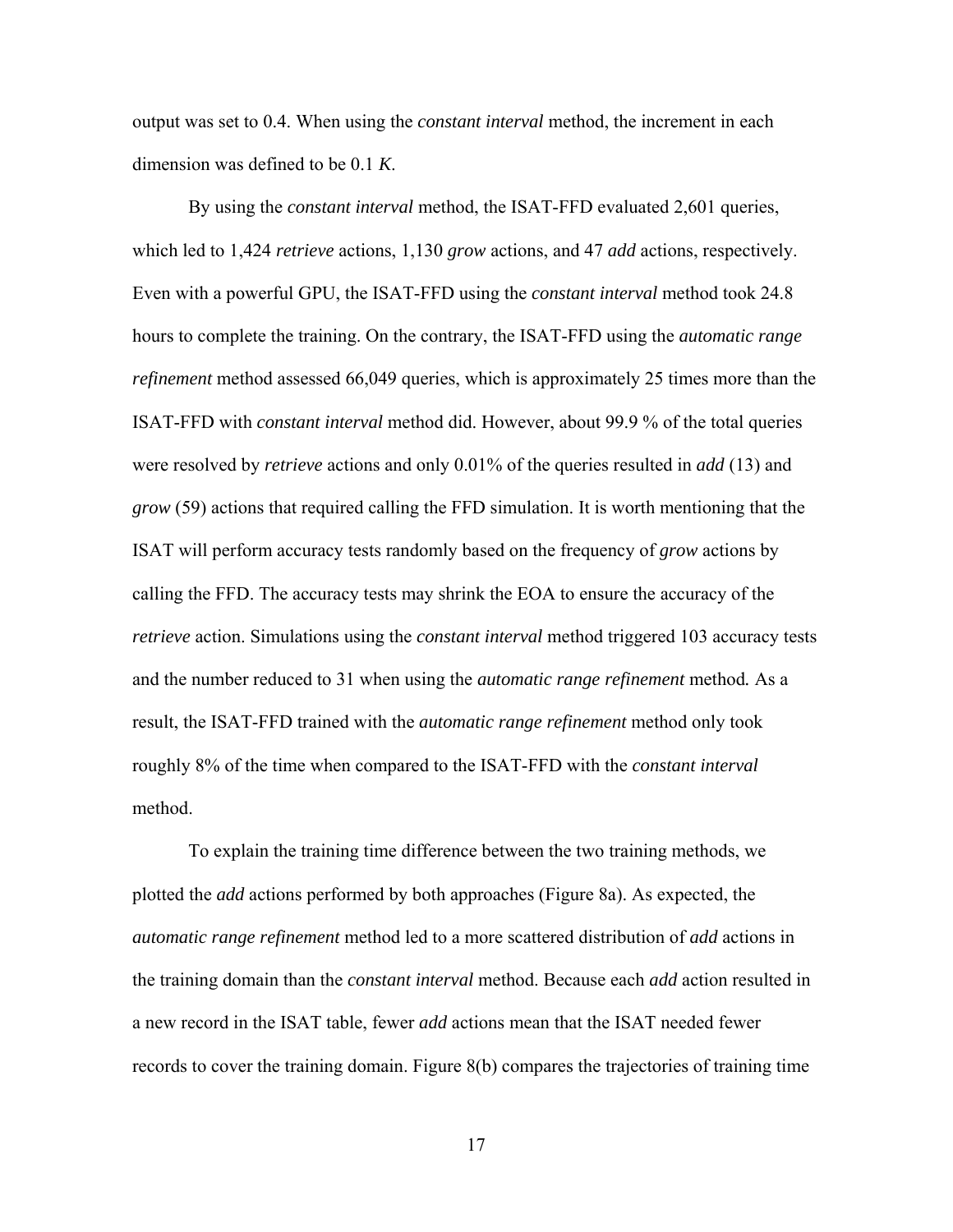used by the two methods. Since the time required by *retrieve* actions are negligible compared to that for *add* and *grow* actions, the time increase pattern actually reflects the distribution of *add* and *grow* actions during the training. The increasing rate of the trajectory in the simulation using the *constant interval* method was approximately constant, which suggests the uniform distribution of *add* and *grow* actions over the whole evaluation. The training time by the *automatic range refinement* method increased fast for the first 100 queries, and then the rate of increase flattened afterwards. This indicates that the *add* and *grow* actions mainly happened at the beginning of the training, and the ISAT-FFD model then can answer the remaining queries mainly using the *retrieve* actions.



Figure 8 Comparison of the *add* actions (a) and training time (b) of the ISAT-FFD using different training methods

# *6.1.2 Error Tolerances*

Equation (16) explains the impact of the error tolerance on the shape of the EOA. Namely, the larger the error tolerance, the larger the size of the EOA and the less time the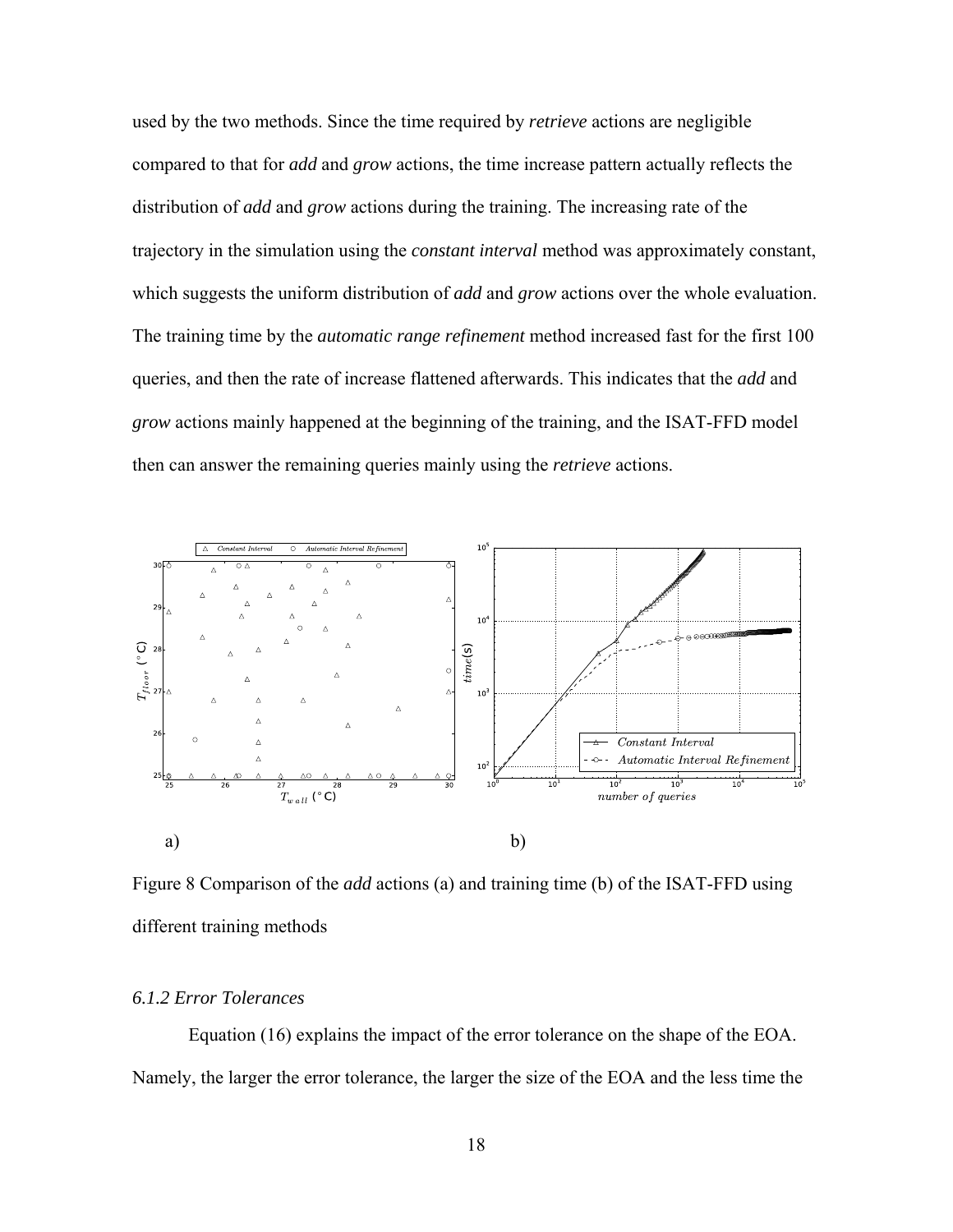training process takes. To set up a numerical test, two inputs consisting of  $T_{wall}$  and  $T_{floor}$ and one output of  $T_{occ}$  were used. In the training domain both temperatures ranged from 25 to 30 *ºC*. The *automatic range refinement* method was used and the error tolerance varied from 0.2 to 1.0 with increments of 0.2.

The simulation results (Figure 9) show that, with the lowest error tolerance (0.2) the total number of queries was 263,169, out of which there were 262,813 (99.9%) *retrieve*, 304 *grow*, and 52 *add* actions. The total training time was approximately 8.2 hours. By comparison, using a larger error tolerance (1.0) the number of queries was only 4,225, of which 99.3% are *retrieve*. As a result, it only took 0.64 hours to complete the training. When the error tolerance increased from 0.2 to 0.4, the training time dropped significantly from 8.2 hours to 2.1 hours. Subsequently, the declining rate of training time flattened. The relationship between the error tolerance and training time can be represented by a regression curve which fits into the power function with a  $R^2$  larger than 99%. It is worth to note that the coefficients of the power function will likely vary from case to case.



Figure 9 Relationship between error tolerance and training time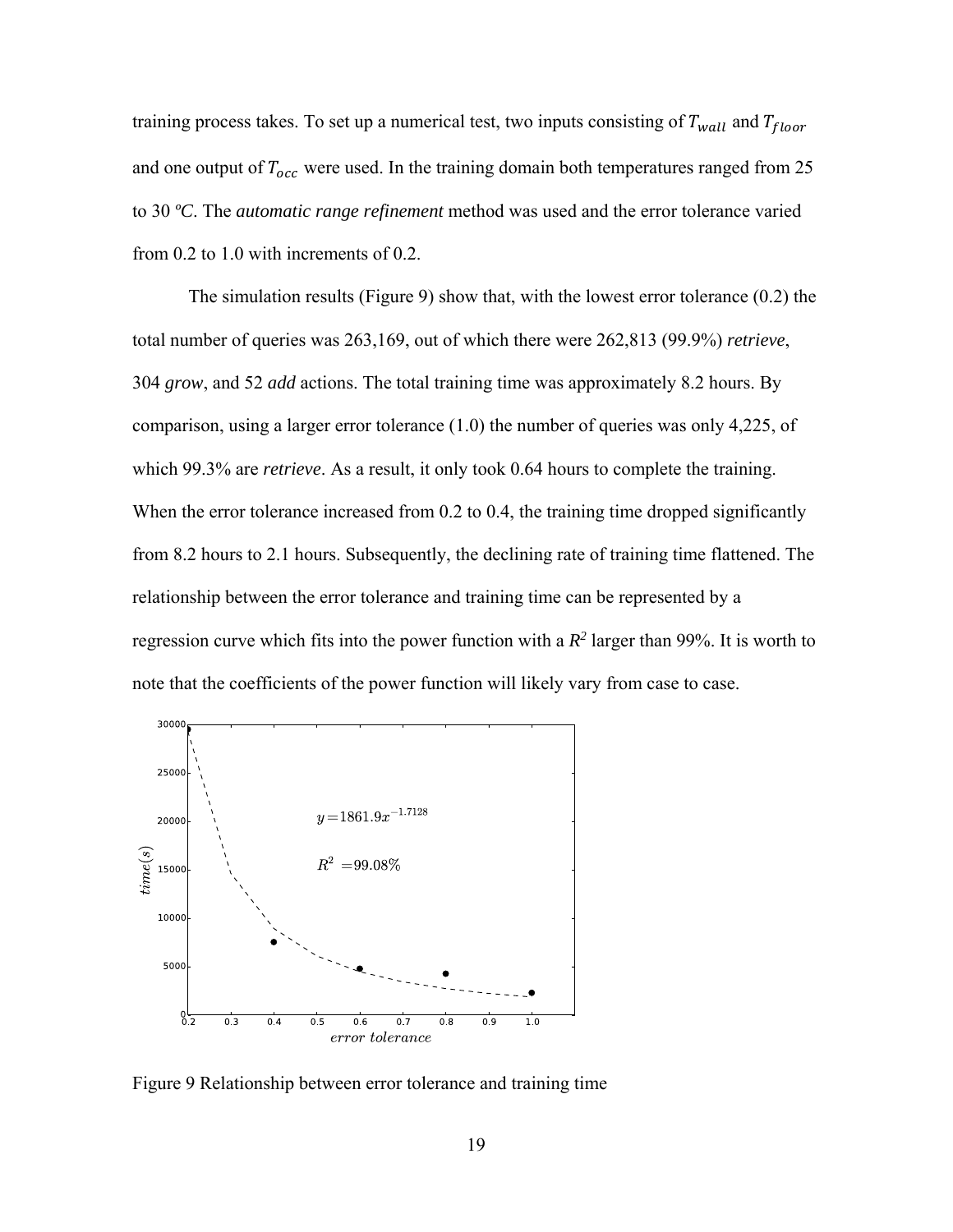# *6.1.3 Number of Inputs*

The number of inputs affects the training time as it determines the dimensions of the training domain. Also, the indoor airflow is usually sensitive to the boundary conditions, which in this study are the inputs of the ISAT-FFD. Changing the number of inputs will impact the mapping gradient matrix  $\boldsymbol{A}$  in Equation (10) and hence change the shape of the EOA. To show the potential application of ISAT-FFD in real control purpose, we studied nine scenarios with the number of inputs varying from 1 to 9. The detailed information of inputs is shown in Table 2. We set  $T_{occ}$  as the output and the error tolerance as 1.0, which allows a prediction error of 1.0 *ºC*. The *automatic range refinement* method was also used in this scenario. To reduce the computing time for scenarios with large number of inputs, we set the  $\eta$  in Equation (17) as 0.005.

| Scenario#      | Input $x$                                                                                                                           | <b>Training Domain</b>                                                    |  |  |
|----------------|-------------------------------------------------------------------------------------------------------------------------------------|---------------------------------------------------------------------------|--|--|
|                | $[T_{wall}]$                                                                                                                        | $T_{wall} \in [25.0, 30.0]$                                               |  |  |
| $\overline{2}$ | $[T_{wall}, T_{floor}]$                                                                                                             | $T_{floor} \in [25.0, 30.0]$ and<br>the rest is the same as Scenario #1   |  |  |
| 3              | $ T_{wall}, T_{floor}, T_{inlet} $                                                                                                  | $T_{inlet} \in [20.0, 25.0]$ and<br>the rest is the same as Scenario #2   |  |  |
| $\overline{4}$ | $[T_{wall}, T_{floor}, T_{inlet},  V _{inlet}]$                                                                                     | $ V _{inlet} \in [1.0, 2.0]$ and<br>the rest is the same as Scenario $#3$ |  |  |
| 5              | $\begin{bmatrix} T_{wall}, T_{floor}, T_{Top} \ T_{inlet},  V _{inter} \end{bmatrix}$                                               | $T_{top} \in [25.0, 30.0]$ and<br>the rest is the same as Scenario #4     |  |  |
| 6              | $\begin{bmatrix} T_{wall}, T_{floor}, T_{top}, T_{east}, \\ T_{inlet},  V _{inlet} \end{bmatrix}$                                   | $T_{east} \in [25.0, 30.0]$ and<br>the rest is the same as Scenario #5    |  |  |
| 7              | $\begin{bmatrix} T_{wall}, T_{floor}, T_{top}, T_{east}, \\ T_{west}, T_{inlet},  V _{inlet} \end{bmatrix}$                         | $T_{west} \in [25.0, 30.0]$ and<br>the rest is the same as Scenario #6    |  |  |
| 8              | $[T_{north}, T_{south}, T_{floor}, T_{top},]$<br>$[T_{east}, T_{west}, T_{inlet},  V _{inlet}]$                                     | $T_{north} \in [25.0, 30.0]$ and<br>the rest is the same as Scenario #7   |  |  |
| 9              | $\left[ \frac{T_{block}, T_{north}, T_{north}, T_{south}, T_{floor},}{T_{top}, T_{east}, T_{west}, T_{inlet},  V _{inlet}} \right]$ | $T_{block} \in [30.0, 35.0]$ and<br>the rest is the same as Scenario #8   |  |  |

Table 2 Inputs and corresponding training domain in different scenarios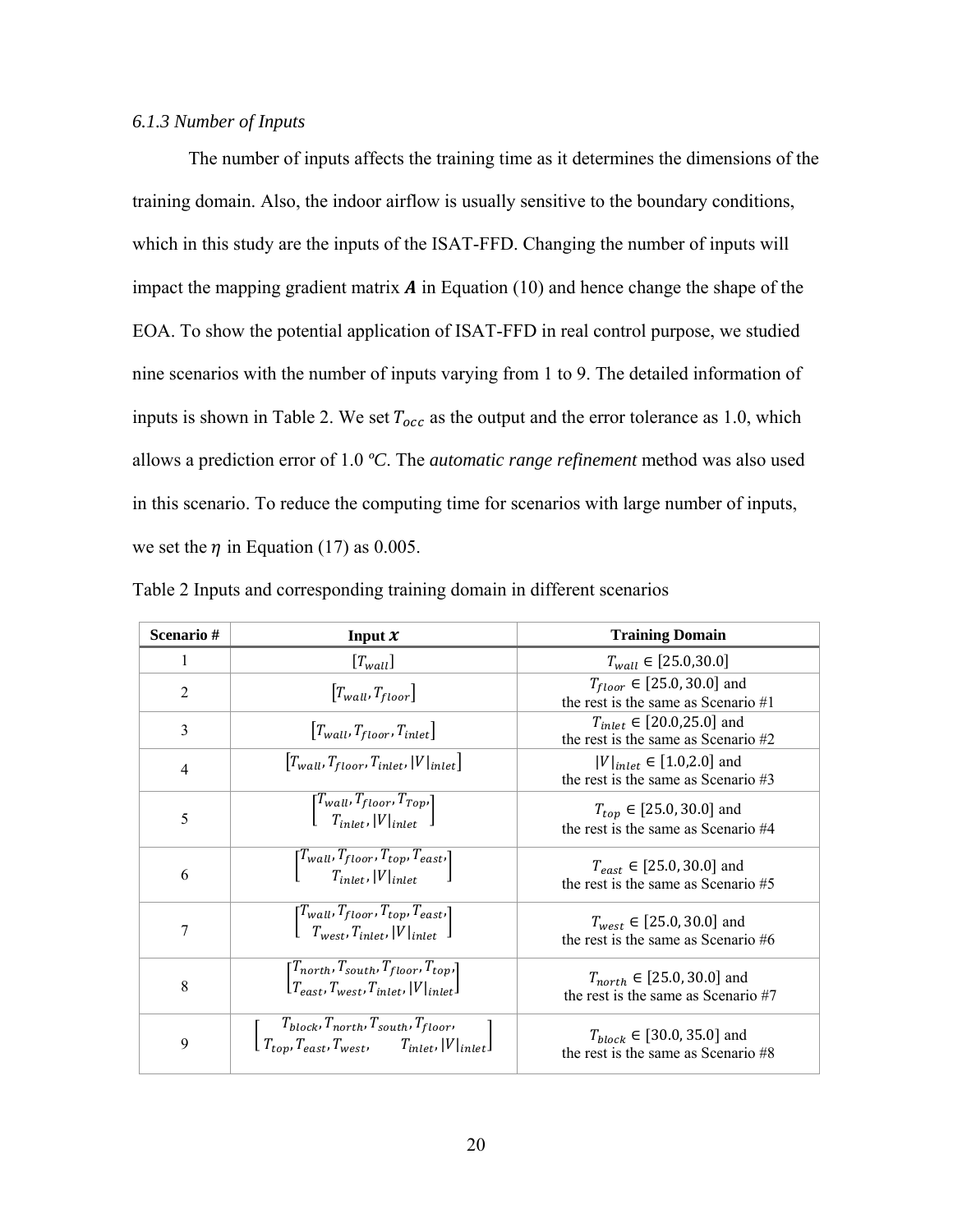As Shown in Figure 10, when one input was used (Scenario #1), the ISAT-FFD needed 9 queries to complete the training in 0.1 hours. Among them, only 2 *grow* and 3 *add* actions were needed. If the number of inputs is 4 (Scenario #4), the ISAT-FFD needed 655 queries, including 9 *add* and 95 *grow* actions. It took 2.5 hours to complete the training. Further increasing the number of inputs to 9 (Scenario #9), we found that number of queries went up to around two million consisting of 493 *grow* and 42 *add* actions. The training process took 12 hours. Figure 10 shows that power function can depict the relationship between the number of inputs and training time. It is worth to mention that the coefficients of the power function will likely vary for different cases.



Figure 10 the relationship between number of inputs and ISAT training time

### *6.1.4 Number of Outputs*

The mapping gradient matrix **A** defined in Equation (10) is also affected by the number of outputs. Thus, the training time of the ISAT-FFD is furthermore a function of the number of outputs. Here we defined four scenarios with the number of outputs from one to four (Table 3). When the number of output is larger than two, we used the scaling matrix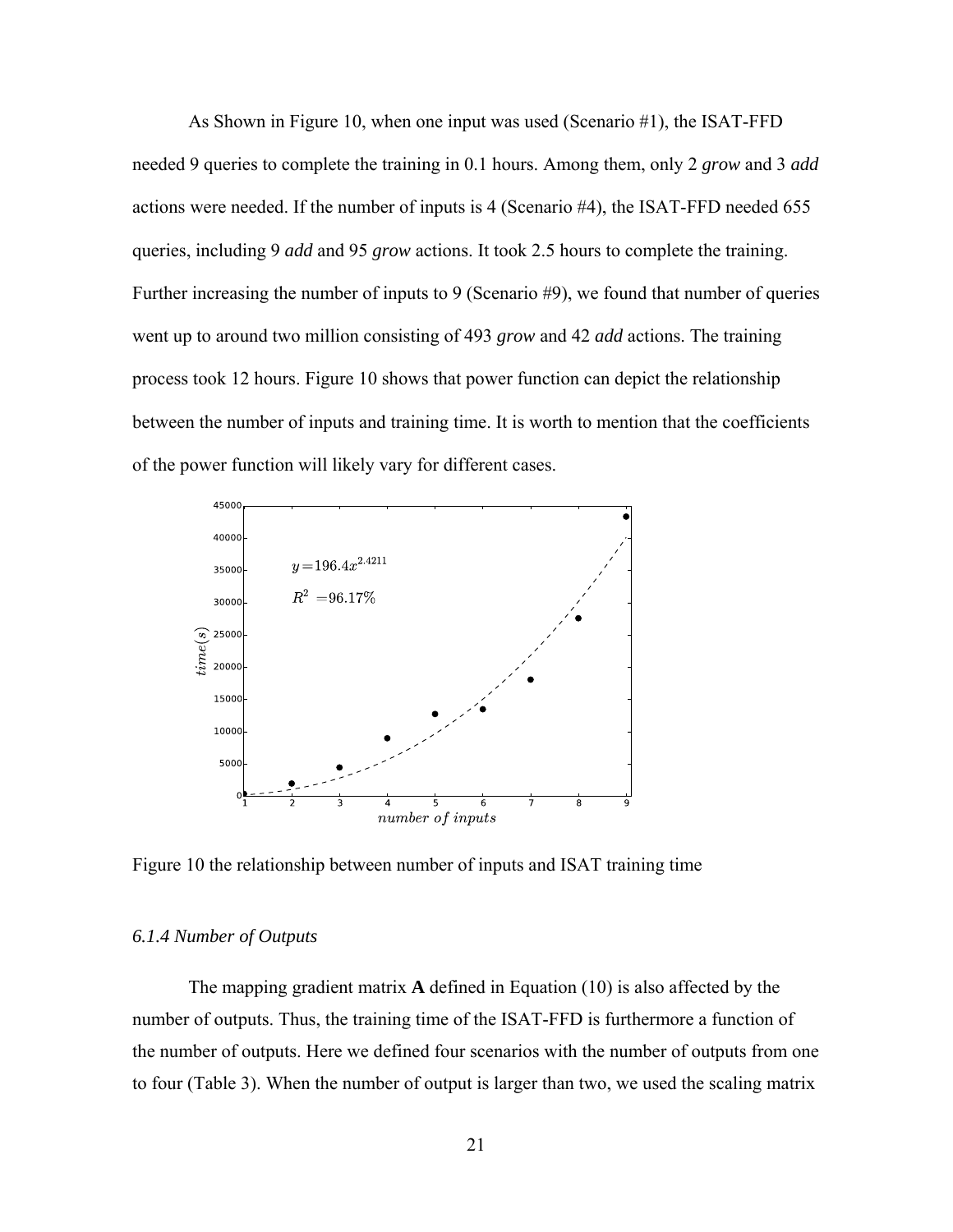$\boldsymbol{B}$  to make the interpolation error of each output comparable. After applying the scaling matrix **B**, we intended to set the single error tolerance  $\varepsilon_{single}$  for each output as 0.4. As introduced before, ISAT allows only one total error tolerance  $\varepsilon_{total}$ , which is calculated using the following definition:

$$
\varepsilon_{total} = \sqrt{\sum_{1}^{n} \varepsilon_{single}^{2}} = \sqrt{n} \, \varepsilon_{single}
$$
 (20)

where  $\varepsilon_{single}$  is the error tolerance for the single output and  $\boldsymbol{n}$  is the number of outputs.

| <b>Scenario</b><br># | Output y                                                                                                                                                    | <b>Scaling</b><br>Matrix B                                           | $\varepsilon_{total}$ | <b>Note</b>                                                                             |  |
|----------------------|-------------------------------------------------------------------------------------------------------------------------------------------------------------|----------------------------------------------------------------------|-----------------------|-----------------------------------------------------------------------------------------|--|
|                      | $[T_{occ}]$                                                                                                                                                 | No                                                                   | 0.4                   | $T_{occ} = \frac{1}{N} \sum T_i$<br>$\overline{z}$ \le 1.22                             |  |
| $\overline{2}$       | $[T_{occ},  V _{occ}]$                                                                                                                                      | $\begin{bmatrix} 1 & 0 \\ 0 & 10 \end{bmatrix}$                      |                       | $0.5657$   $ V _{occ} = \frac{1}{N} \sum \sqrt{u_i^2 + v_i^2 + w_i^2}$<br>$Z \leq 1.22$ |  |
| 3                    | $[T_{occ},  V _{occ}, T_{sensor}]$                                                                                                                          | $\begin{bmatrix} 1 & 0 & 0 \\ 0 & 10 & 0 \\ 0 & 0 & 1 \end{bmatrix}$ | 0.6928                | Sensor location:<br>$(1.22, 1.22, 1.24)$ m                                              |  |
| 4                    | $\begin{bmatrix} T_{occ},  V _{occ}, T_{sensor},  V _{sensor} \end{bmatrix} \begin{bmatrix} 1 & 0 & 0 & 0 \\ 0 & 10 & 0 & 0 \\ 0 & 0 & 1 & 0 \end{bmatrix}$ |                                                                      | $0.8\,$               | Sensor location:<br>$(1.22, 1.22, 1.24)$ m                                              |  |

Table 3 Selection of outputs, scaling matrix and total error tolerance for different scenarios

In this case, we also used two inputs consisting of  $T_{wall}$  and  $T_{floor}$  and both temperatures ranged from 25 to 30 *ºC*. We also used *automatic range refinement* method during the training.

Simulation results showed that when the number of outputs was as small as one (Scenario #1), the training can be completed with 66,049 queries within about 2 hours. While increasing the number of outputs to four (Scenario #4), the required queries raised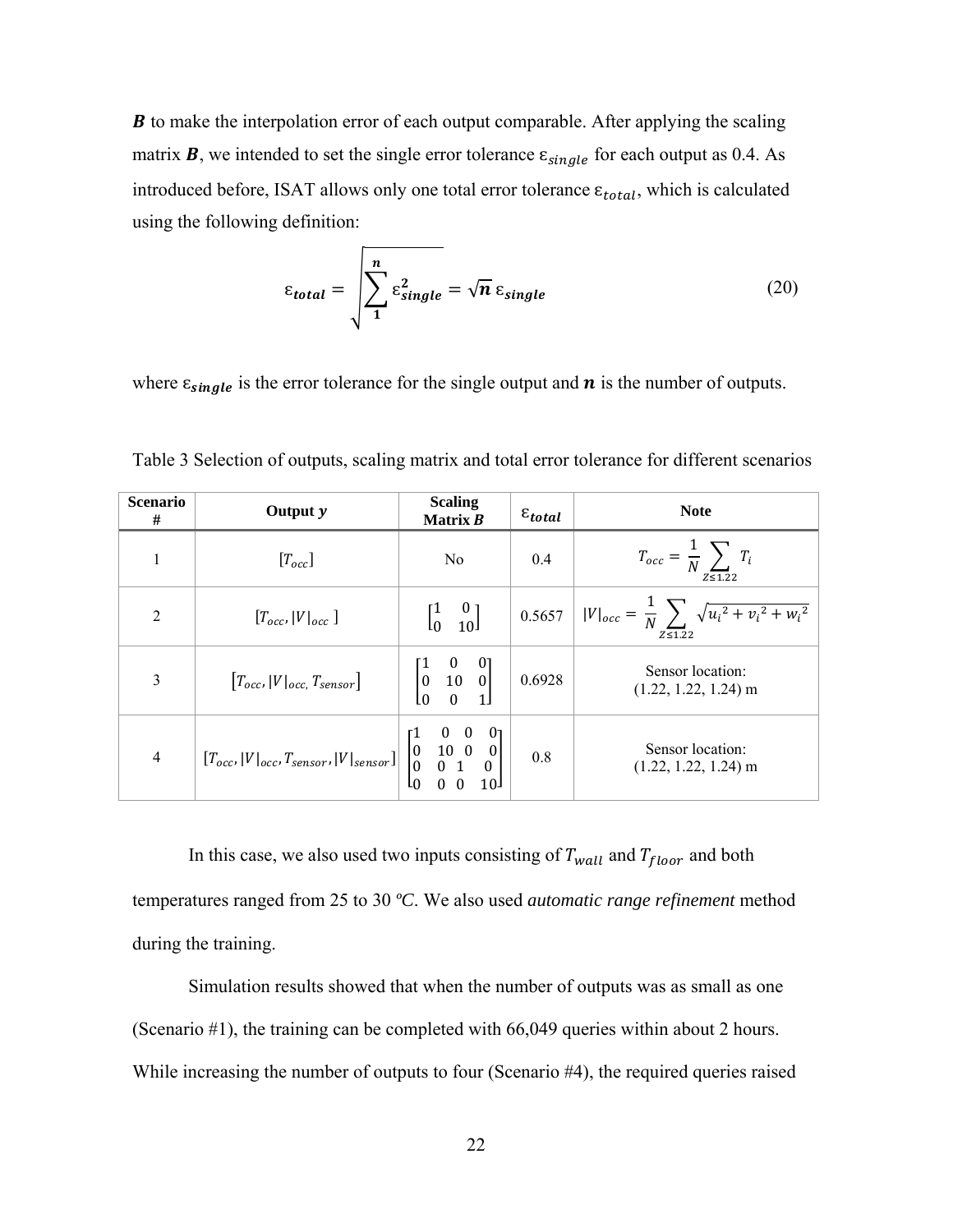roughly 64 times to 4,198,401. The number of *grow* and *add* actions increased about twice the amount to 118 and 25, respectively. Correspondingly, the training time also increased about twice to 6.74 hours. By further conducting the nonlinear regression between the training time and number of outputs, as shown in Figure 11, it was found that the time growth along the number of outputs were fitted into a power function. Again, it is important to keep in mind that the coefficient in the regression model is not universal for all cases.



Figure 11 Relationship between the number of outputs and ISAT-FFD training time

# *6.2 Performance of ISAT-FFD in Evaluation Stage*

This section evaluates the performance of a trained ISAT-FFD model by testing it with different new inputs. We first evaluated how it performed under different sizes of an evaluation domain. We then tested how the error tolerance in the training affected the aggregated local errors during the evaluation. The ISAT-FFD was first trained using four inputs and four outputs. The inputs and training domain are defined by Scenario 4 in Table 2. The outputs and error tolerance are defined by Scenario 4 in Table 3. Similarly, the *automatic range refinement* method was used to train the ISAT-FFD. Due to the high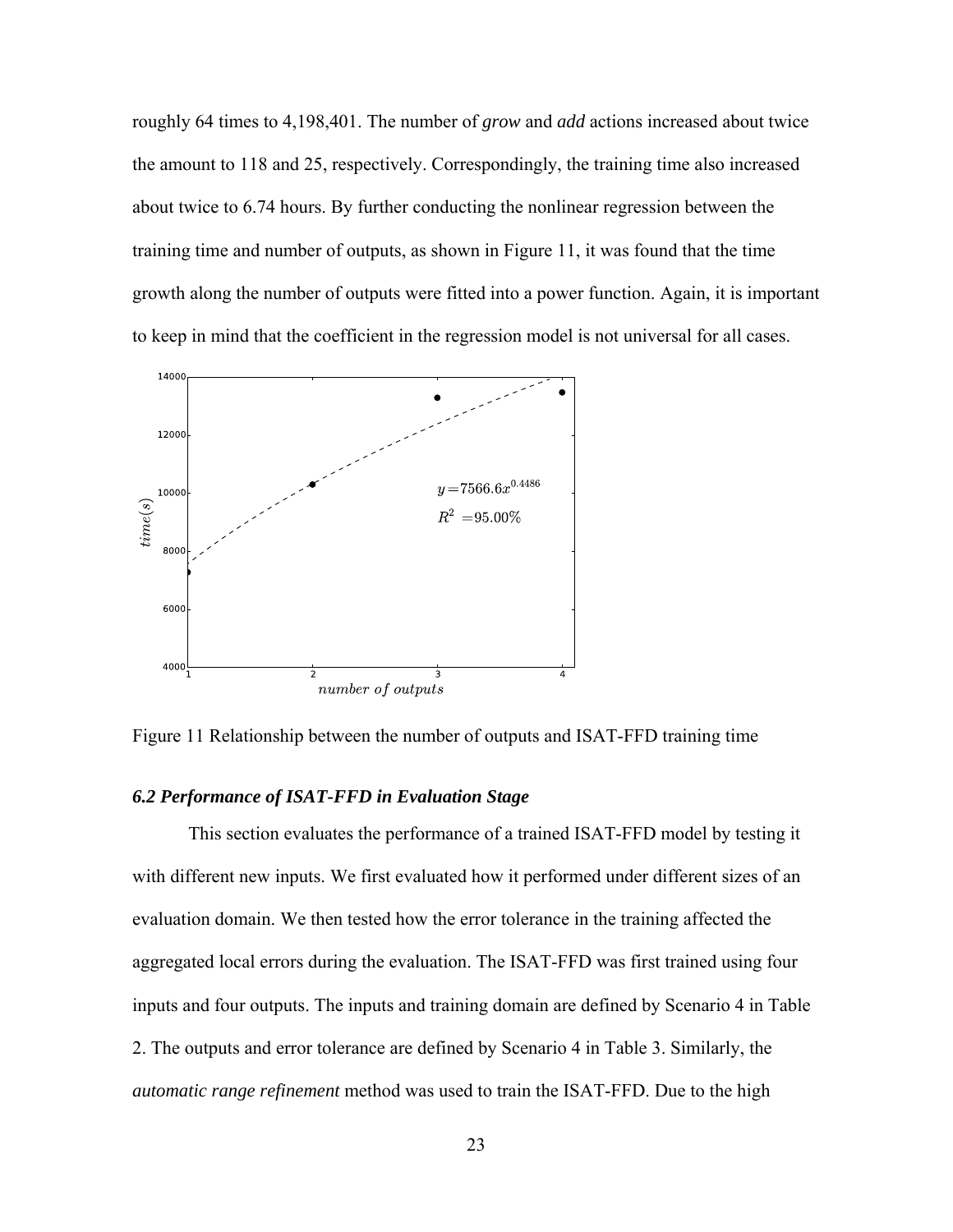sensitivity and turbulence of the flow, we found that it was not possible to complete the training for the entire training domain within an acceptable time. Thus, we set the  $\eta$  in Equation (17) to 0.0005, which will deem the training completed if five or less *add* or *grow* actions are generated per 10,000 queries. Even with this setting, the training process took 23.2 hours to evaluate the total 1,185,921 queries with 122 *add* and 850 *grow* actions.

### *6.2.1 Performance of ISAT under Different Evaluation Size*

The variation of the evaluation domain is defined as:

$$
T_{other} \in [25.0 - a, \qquad 30.0 + a]
$$
 (21)

$$
T_{floor} \in [25.0 - a, 30.0 + a]
$$
 (22)

$$
T_{inlet} \in [20.0 - a, 25.0 + a]
$$
 (23)

$$
|V|_{inlet} \in [1.00 - b, 2.00 + b]
$$
\n<sup>(24)</sup>

where  $\alpha$  and  $\beta$  are the constants defined in the Table 4. We used a normal distribution to pick the value of query points in each dimension. For instance, Figure 12 shows the distribution of probability for one of the inputs,  $T_{wall}$ . This will cause the ratio of queries residing in the training domain be higher than the ratio of evaluation domains covered by the training domain. For instance, in Scenario 1 of Table 4, only 52% of evaluation domain is covered by the training domain, but 90.7% of the evaluating queries fall into the training domain. We believe that this is closer to a real situation than the data generated by a uniform distribution. A set of 108 queries were generated based on that methodology.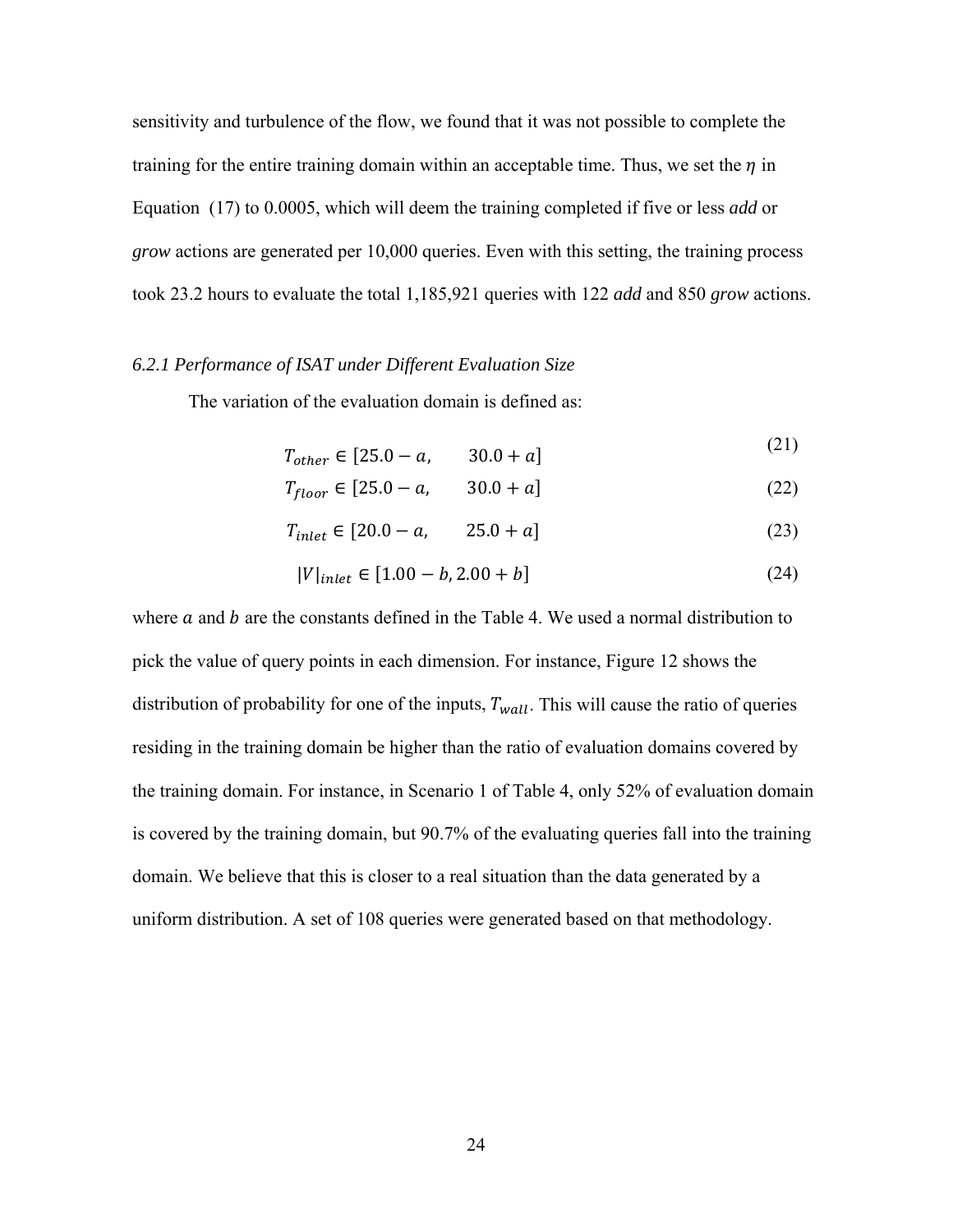| Scenario# | a   | h    | $S_{training}$ /<br>$S_{evaluation}$ | <b>Queries Within the Training</b><br>Domain<br>(Percentage) |
|-----------|-----|------|--------------------------------------|--------------------------------------------------------------|
|           | 0.5 | 0.05 | 52%                                  | 98 (90.7%)                                                   |
| ◠         | 1.0 | 0.10 | 30%                                  | $87(80.6\%)$                                                 |
|           | 1.5 | 0.15 | 19%                                  | 70 (64.8%)                                                   |
| 4         | 2.0 | 0.20 | 12%                                  | $55(50.9\%)$                                                 |
|           | 2.5 | 0.25 | 8%                                   | $37(34.3\%)$                                                 |

Table 4 Generation of different evaluation domains



Figure 12 Normal distribution used to randomly generate query points for temperatures of other walls.

To better visualize a five-dimension data points on two-dimension plotting, we used the oval shape to represent four inputs and surface color of oval shape to show the *retrieve* error for the inputs. The coordinates of center point of ellipsoid represent the  $T_{wall}$  and  $T_{floor}$ . The red dash line represents the training domain and the blue solid line represents the evaluation domain. The remaining two inputs, consisting of  $T_{inlet}$  and  $V_{inlet}$ , are presented by half-length and half-height of the ellipsoid after normalization: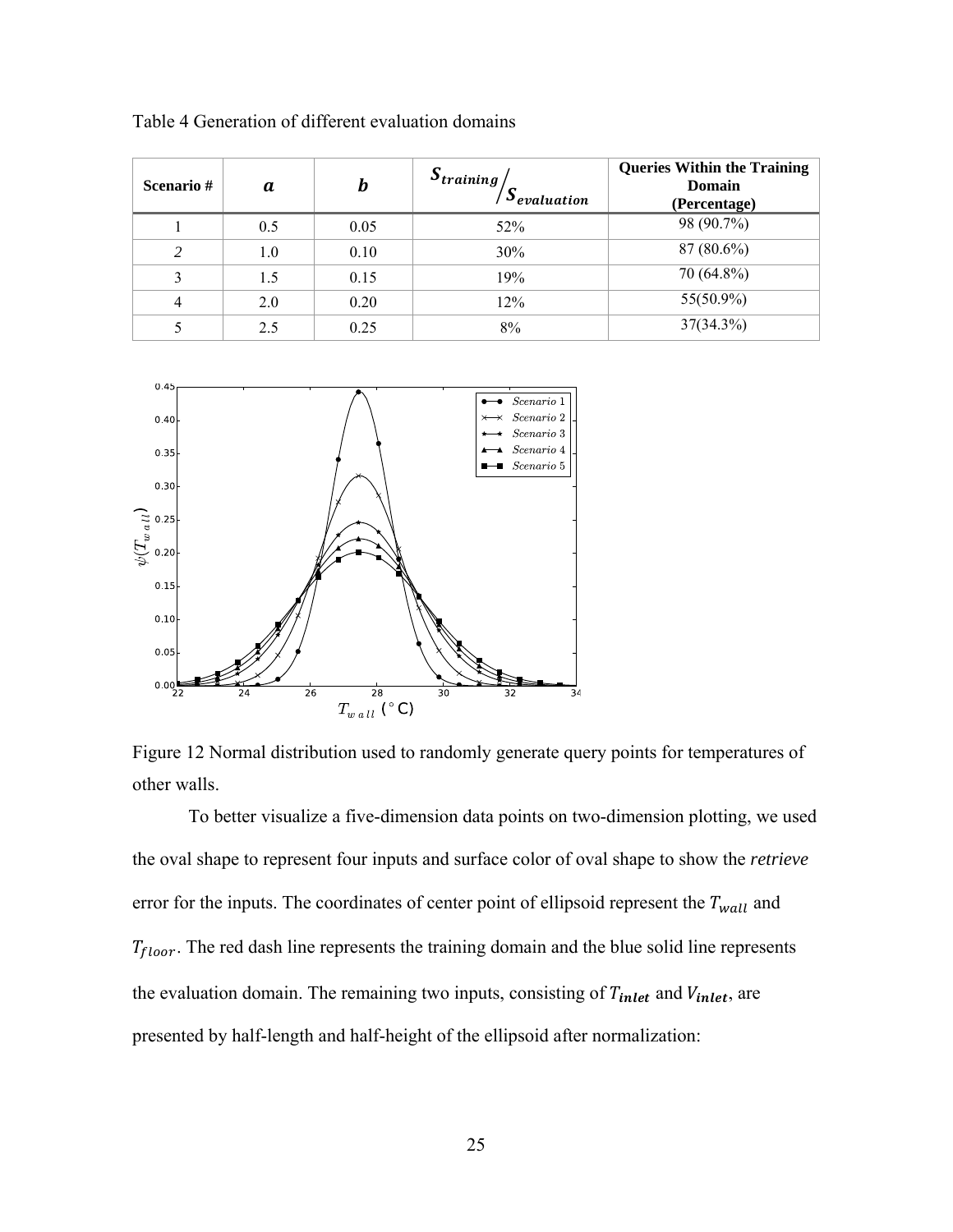$$
T^* = \frac{T_{inlet} - (20.0 - a)}{(25.0 + a) - (20.0 - a)} = \frac{T_{inlet} - 20.0 + a}{5 + 2a}
$$
(25)

$$
V^* = \frac{|V|_{inlet}}{2.00 + b}
$$
 (26)

where a and b are provided in Table 4 and varies scenario by scenario.

For scenario #1, because the generated query points were largely residing inside the training domain (90%), all the queries were resolved by *retrieve* actions (Figure 13a). Although there were 10 points located outside the training domain, ISAT still predicted the outputs using extrapolation. As a result, the evaluation took only 0.001s, which is negligible.

 To evaluate the accuracy of the ISAT-FFD model, we compared the outputs of the ISAT-FFD with the standalone FFD simulation outputs. Here we consider the FFD simulation outputs as reference. Since the *add* and *grow* actions actually returned the results of a FFD simulation, the only source of the error was from the *retrieve* action which approximated the FFD outputs using a linear interpolation. As coloured in red, 19 points were retrieved with actual error larger than the error tolerance of 0.8. The maximum actual error is 1.54, which is about 1.92 times larger than the error tolerance.

The results of Scenario #2 were similar to Scenario #1, as most of the queries (80%) were located within the training domain. There were 21 evaluation query points out of the domain. Again, ISAT can handle all the queries using *retrieve* action, as shown in Figure 13b.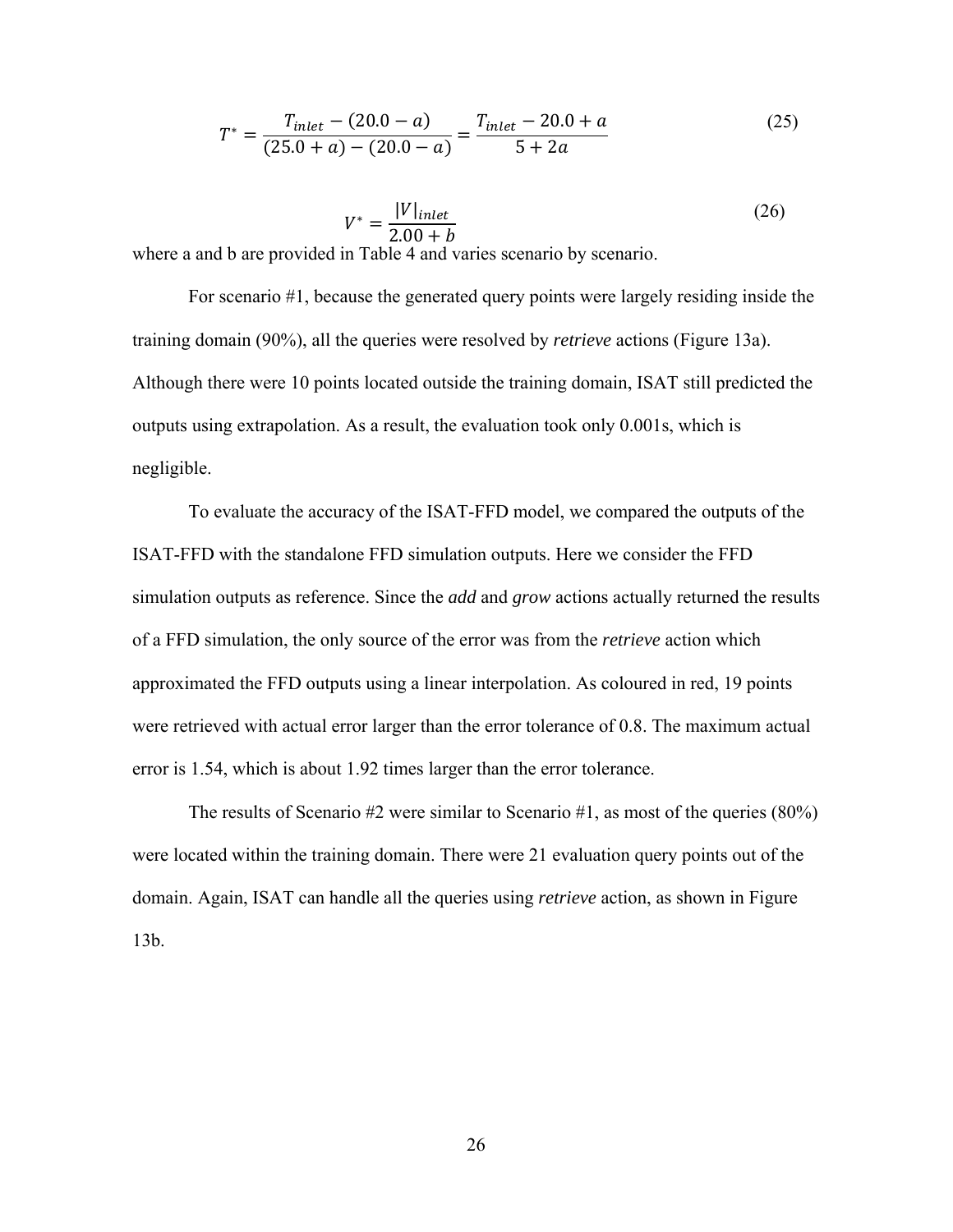



Figure 13 Distribution of evaluation points for *retrieve* actions (a) Scenario 1 (b) Scenario 2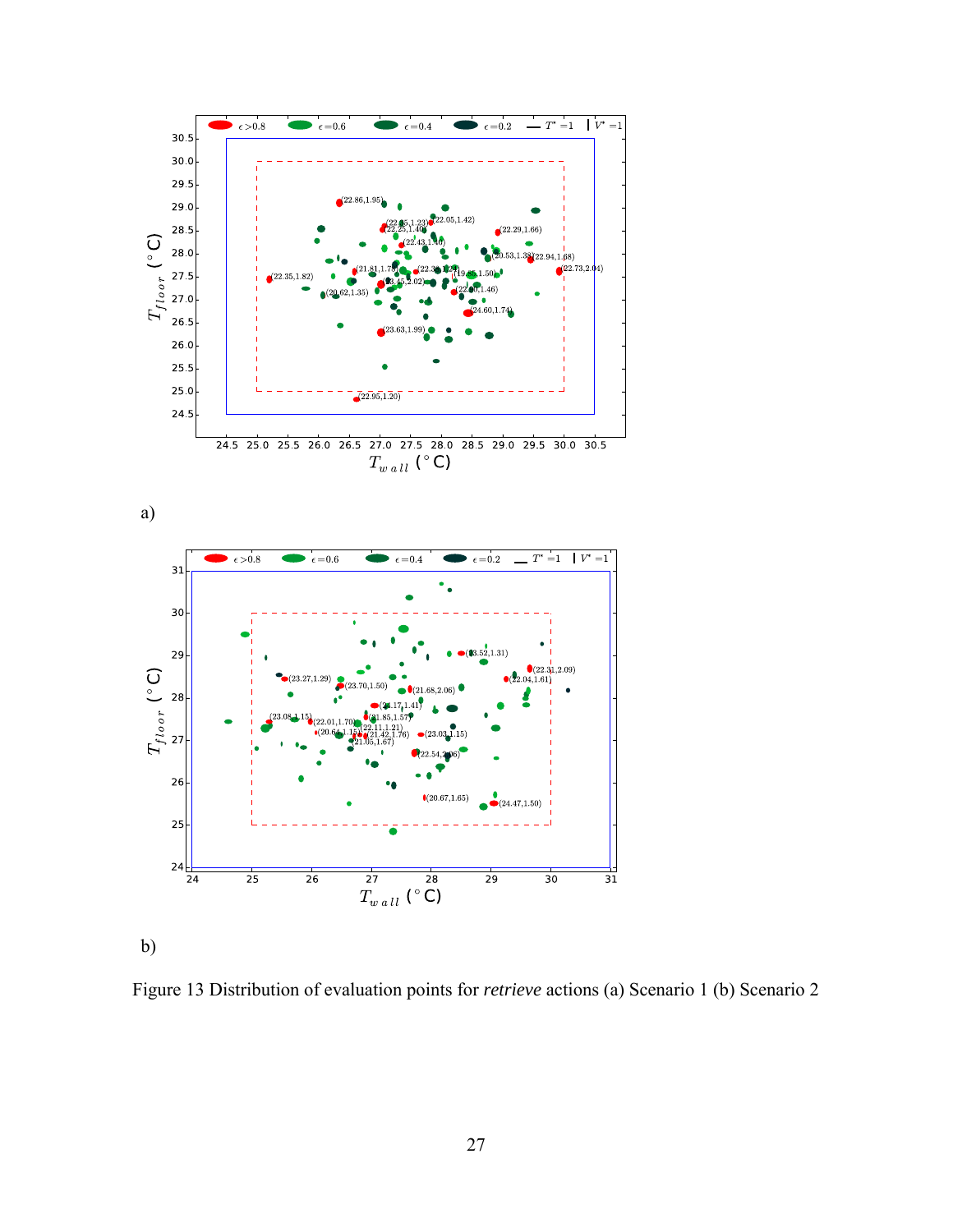When the training domain coverage percentage dropped to 19% in Scenario #3 and 38% of the query points were outside the training domain, about 92% of query points can be handled by *retrieve* actions as shown in Figure 14a. Among them, 20 points were retrieved with actual error larger than the error tolerance of 0.8. The maximum actual error is 1.62, which is about 2.02 times larger than the error tolerance. Moreover, there are 1 *grow* and 5 *add* actions, which were all located outside the training domain, as shown in Figure 14b.

Similarly, further decreasing the coverage as low as 12% and 8% caused that 49.1% and 65.7% of evaluation points were outside the training domain, therefore less query points are evaluated by *retrieve* actions (Figure 14c and Figure 14e) and more needed either *grow* or *add* action (Figure 14d and Figure 14f).

We further define speedups  $n$  to quantify how fast the ISAT-FFD can be:

$$
n = \frac{T_{DI}}{T_{ISAT}}\tag{27}
$$

where  $T_{DI}$  is the total estimated time for all queries done by directly launching a FFD simulation;  $T_{ISAT}$  is the time cost for the all queries by the ISAT-FFD. We found that if the training domain covers over 30% of the evaluation domain and queries within training domain exceed 80.6%, the speedup can be as high as 1.5 million times. Even when the coverage percentage was as low as 8%, the speedup can be 5.9 times.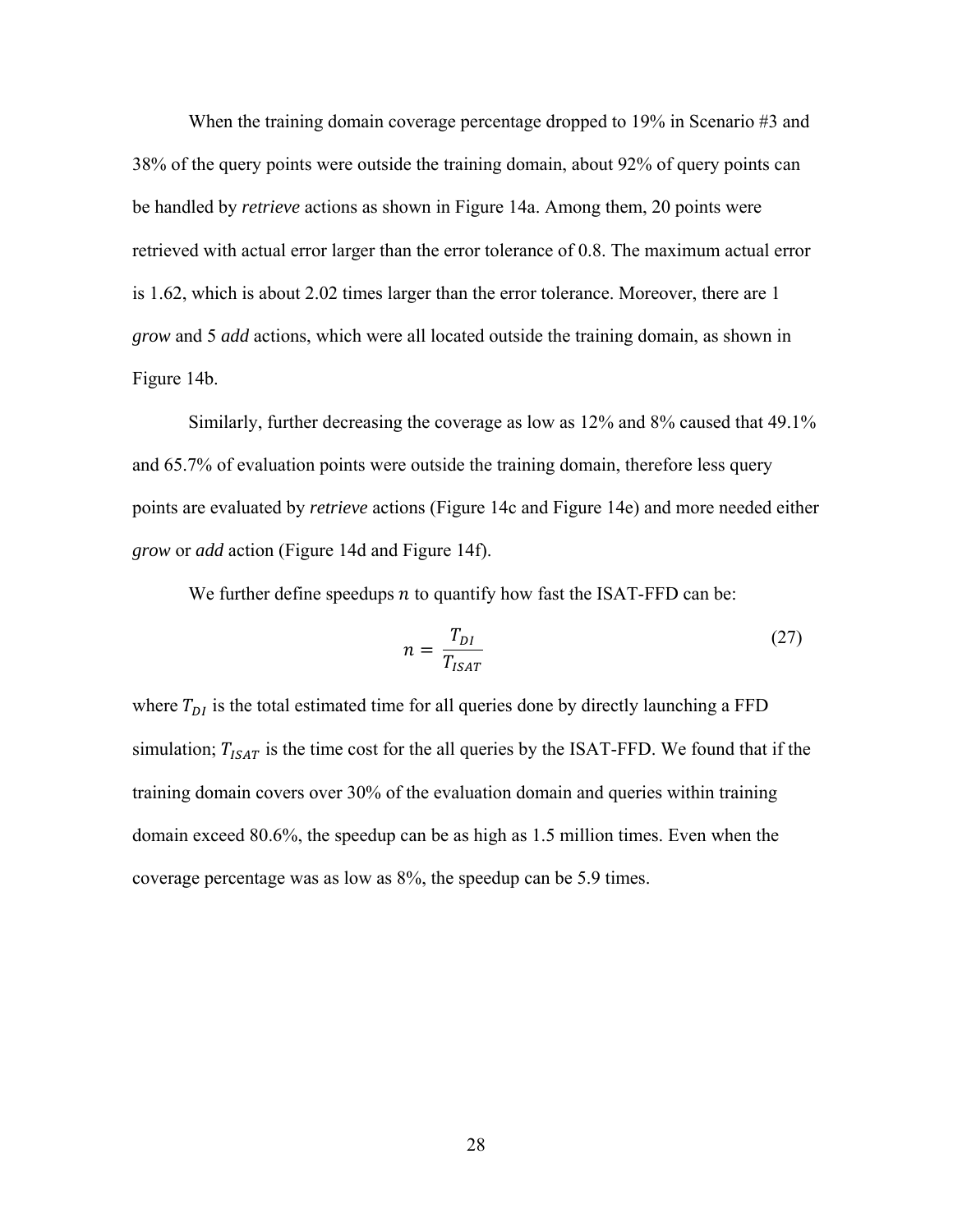

a)



b)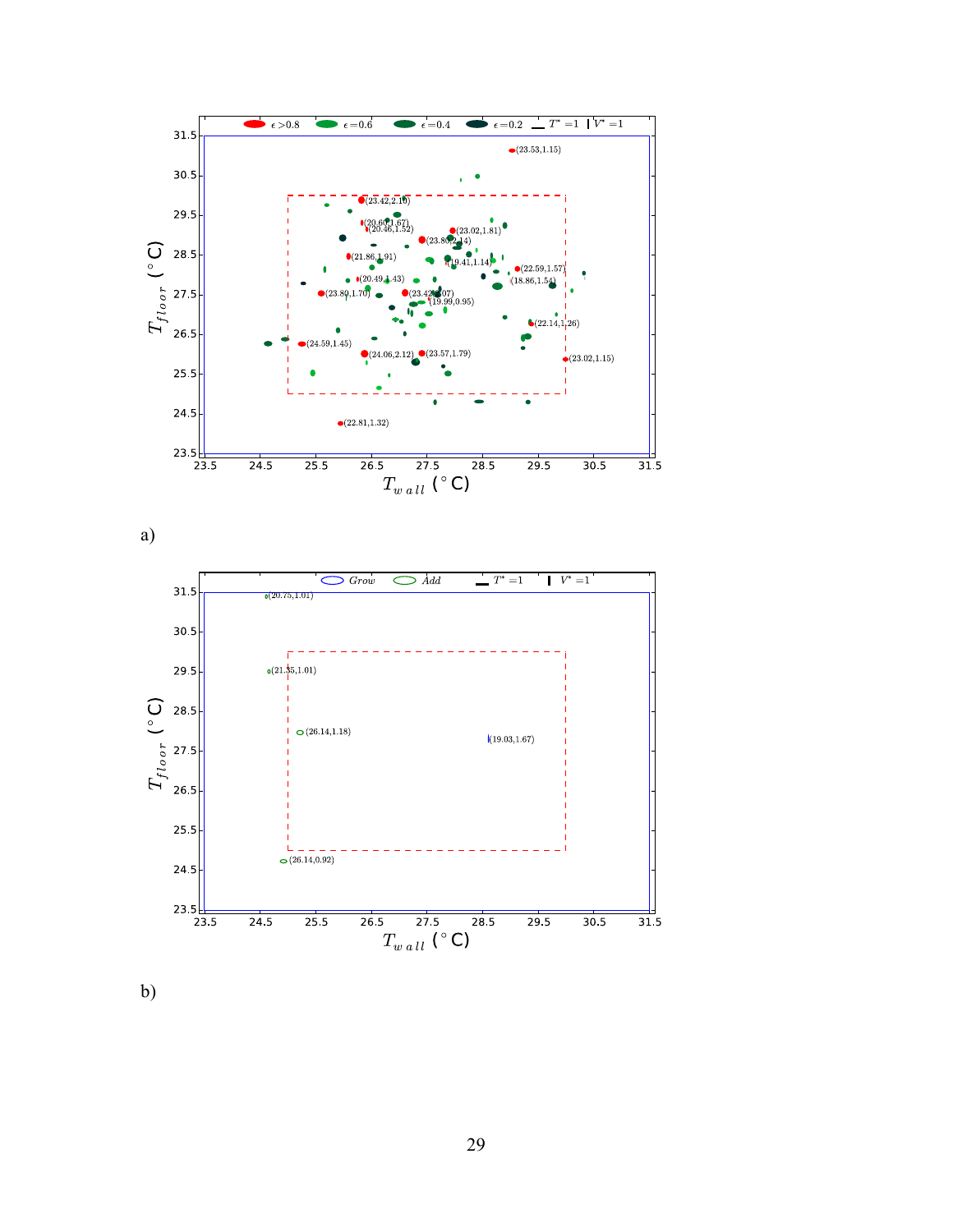

c)



d)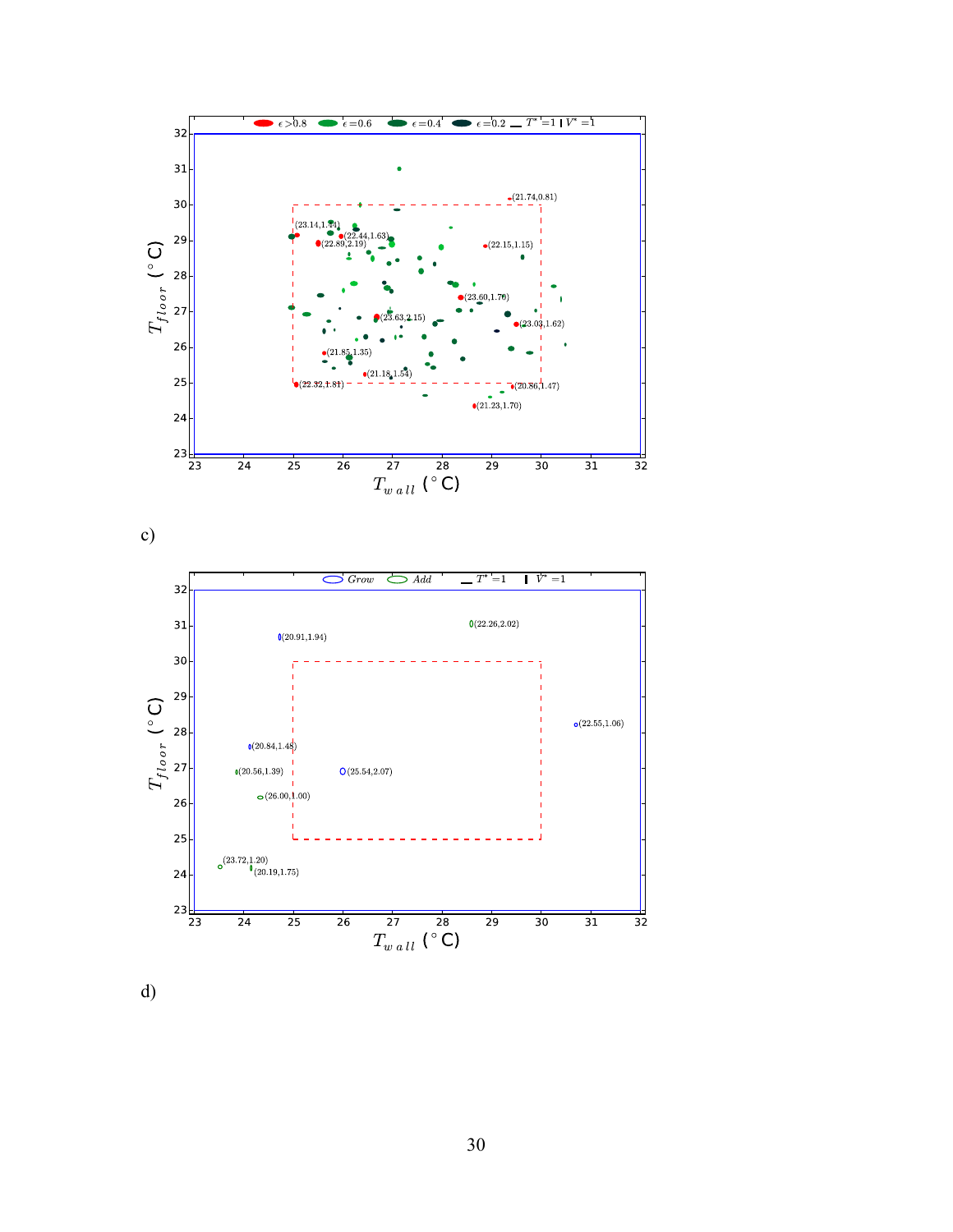



f)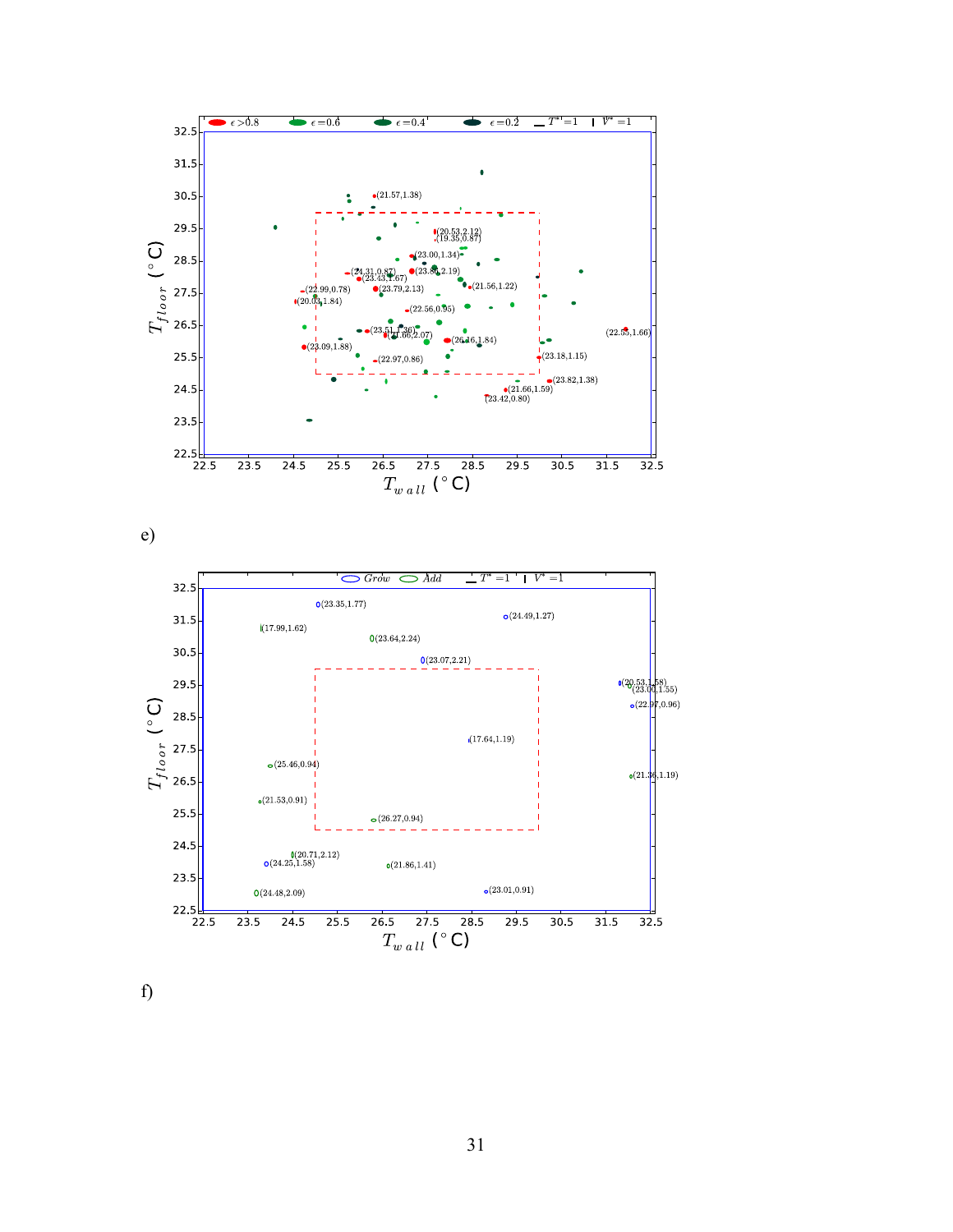Figure 14 Distribution of evaluation points for scenario 3-5. (a) *Retrieve* points in scenario 3; (b) *Add and grow* points in Scenario 3; (c) *Retrieve* points in Scenario 4; (d) *Add and grow* points in Scenario 4; (e) *Retrieve* points in Scenario 5; (f) *Add and grow* points in Scenario 5;

### *6.2.2 Performance of ISAT-FFD under different error tolerance*

The error tolerance  $\varepsilon_{total}$  defined in Equation (20) was reported to have an impact on the aggregated errors during the evaluation (Pope 1997). To study their relationship in the context of airflow simulations, we performed the ISAT-FFD simulation with the error tolerance ranging from 0.8 to 2.4 with increments of 0.4. As a result, the single error tolerance for each output increased from 0.4 (0.4 *K* for temperature and 0.04 *m/s* for velocity magnitude) to 1.2 (1.2 *K* for temperature and 0.12 *m/s* for velocity magnitude). The number of inputs and outputs and training method are identical to those in Section 6.2. The evaluation domain is defined as Scenario 1 in Table 4.

Using an error tolerance of 0.8, the aggregated errors during the evaluation were 63.735 for the 108 queries. The error for one *retrieve* during the evaluation on average was 0.59, which indicated that the overall performance of the ISAT-FFD was accurate. With the highest error tolerance being that of 2.8 in training, the total aggregated errors were 110.473 for the 108 queries. On average each *retrieve* action contributed 1.02 to the accumulated error, which is about 0.37 times of the error tolerance. Figure 15 shows the regression curve between the error tolerance and mean retrieve error in the evaluation. The solid line represents the error tolerance in the training. The regression curve shows that when the error tolerance increased, the mean retrieve error in evaluation also grew to some extent, yet it was always below the error tolerance of the training. It is worth to point out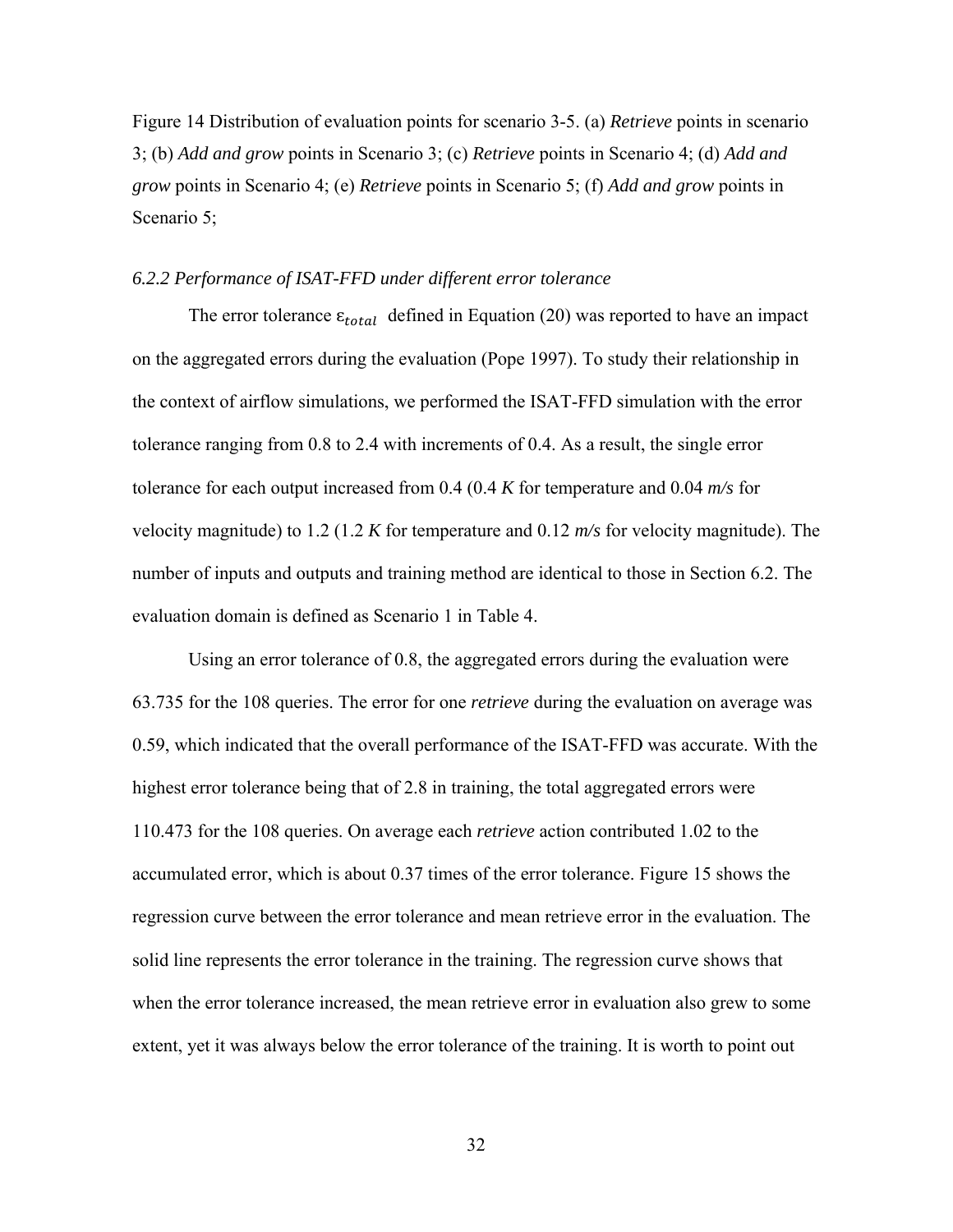that the coefficient in the regression equation only pertains to the specific case study presented in this paper.



Figure 15 the relationship between accumulated error and error tolerance settings

# **7 Conclusion**

In this paper we explored the feasibility of the ISAT in predicting key information for indoor airflows using FFD for airflow simulation as an example. First, the investigation showed that the *automatic interval refinement* method is an efficient approach for training ISAT. Second, the error tolerance, the number of inputs, as well as the number of outputs, can significantly impact the training time. Exploiting a trained ISAT, we found that it performed differently depending on various sizes of the training domain. Lastly, we identified that the error tolerance during training could affect the mean retrieve error during an evaluation.

To conclude, a well-trained ISAT table is capable of providing timely and reasonably accurate predictions of indoor airflows simulations. Before training the ISAT, users need to validate the high order models (e.g. CFD or FFD) using experimental data to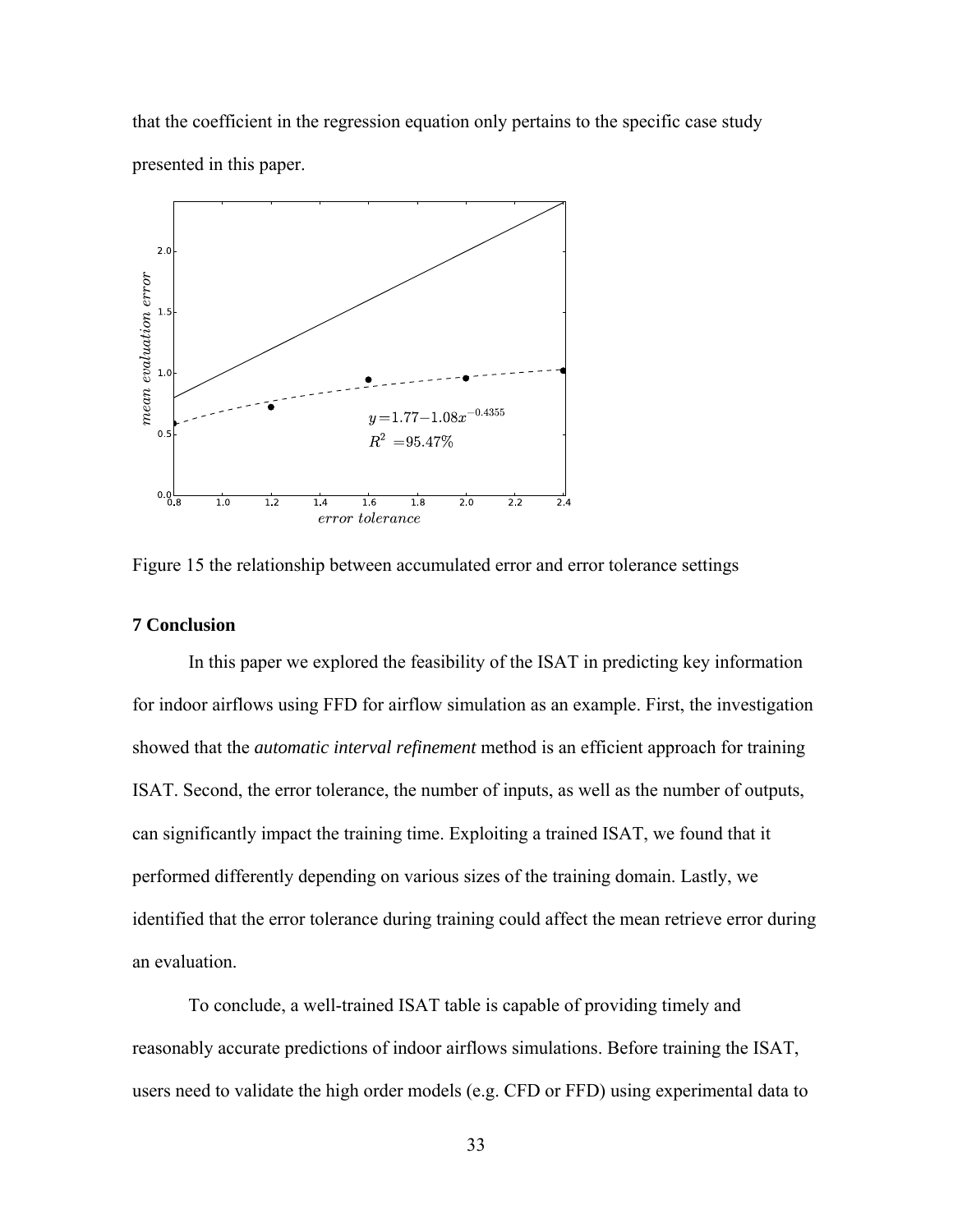ensure the accuracy of flow field prediction, from which the training data is extracted. Afterwards, the validated high order models can generate the reliable training data to train the ISAT for predicting the key information. In addition, before applying ISAT into real project, a sensitivity study needs to be done to select as few inputs as possible to reduce training time. Also, it is critical to determine an appropriate error tolerance for the ISAT training since trade-offs exist between accuracy, performance, and training time. Finally, it is beneficial to make the trained domain cover the evaluation domain as much as possible in order to avoid the need of *grow* or *add* actions.

### **ACKNOWLEDGMENTS**

This research was supported by the Assistant Secretary for Energy Efficiency and Renewable Energy, Office of Building Technologies of the U.S. Department of Energy, under Award No. DE-EE0007688. The authors at the University of Miami also received the support from the University of Miami Provost's Research Award to Wangda Zuo. The authors also thank Professor Stephen B. Pope at the Cornell University for his help in our research.

This work emerged from the Annex 60 project, an international project conducted under the umbrella of the International Energy Agency (IEA) within the Energy in Buildings and Communities (EBC) Programme. Annex 60 will develop and demonstrate new generation computational tools for building and community energy systems based on Modelica, Functional Mockup Interface and BIM standards.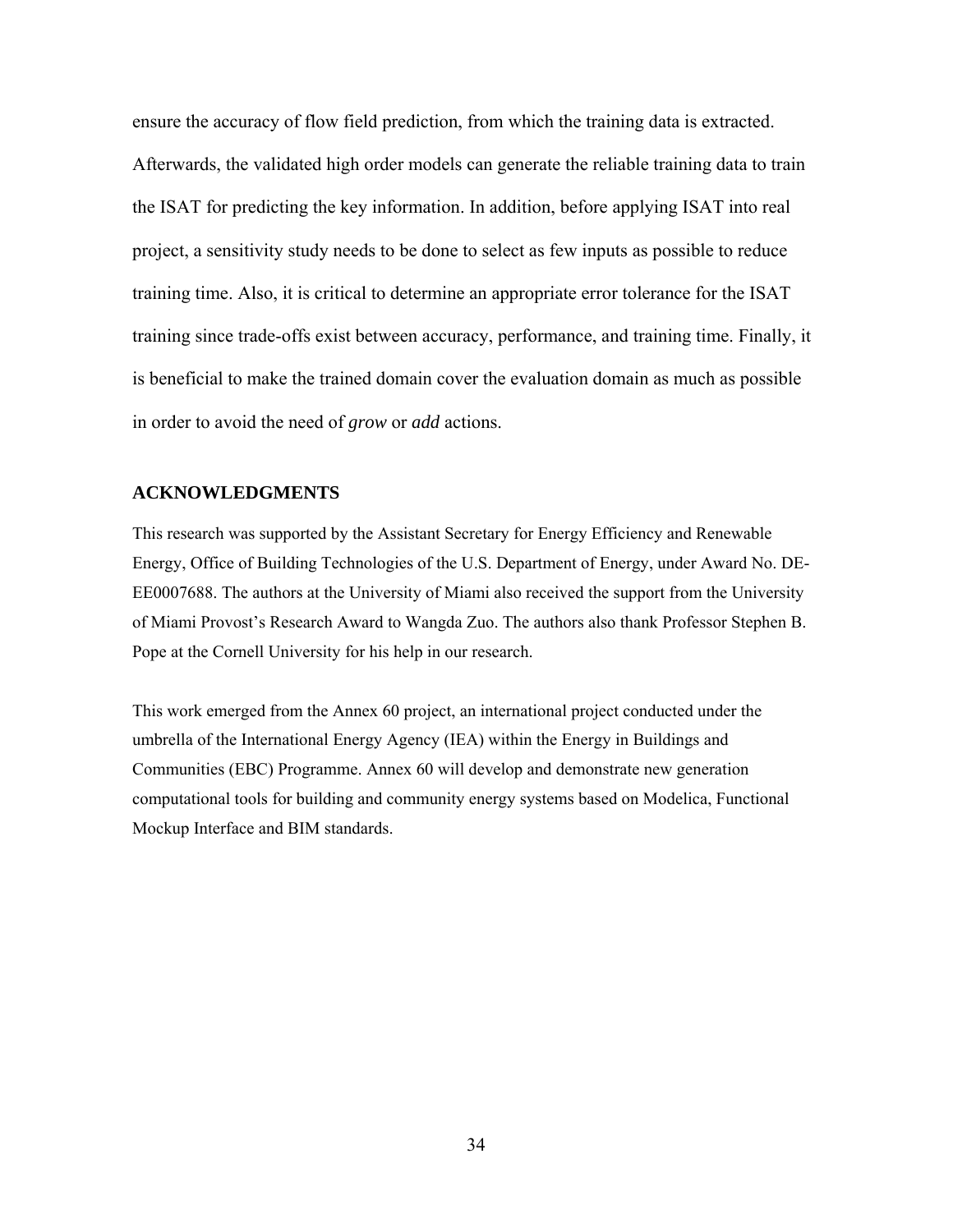### **References**

- Ahuja, S., A. Surana, and E. Cliff. 2011. Reduced-Order Models for Control of Stratified Flows in Buildings. *Proceedings of the Proceedings of the 2011 American Control Conference*.
- Chen, Q., and J. v. d. Kooi. 1988. Accuracy―a Program for Combined Problems of Energy Analysis, Indoor Airflow, and Air Quality. *Ashrae Transactions,* 94:196-214.
- Chen, Q., and J. Srebric. 2002. A Procedure for Verification, Validation, and Reporting of Indoor Environment CFD Analyses. *HVAC&R Research,* 8 (2):201-16.
- Chorin, A. J. 1967. A Numerical Method for Solving Incompressible Viscous Flow Problems. *Journal of Computational Physics,* 2 (1):12-26.
- Courant, R., E. Isaacson, and M. Rees. 1952. On the Solution of Nonlinear Hyperbolic Differential Equations by Finite Differences. *Communications on Pure and Applied Mathematics,* 5 (3):243-55.
- Desta, T. Z., K. Janssens, A. Van Brecht, J. Meyers, M. Baelmans, and D. Berckmans. 2004. CFD for Model-Based Controller Development. *Building and Environment,* 39 (6):621-33.
- Hazyuk, I., C. Ghiaus, and D. Penhouet. 2012. Optimal Temperature Control of Intermittently Heated Buildings Using Model Predictive Control: Part I–Building Modeling. *Building and Environment,* 51:379-87.
- Hiyama, K., S. Kato, and Y. Ishida. 2010. Thermal Simulation: Response Factor Analysis Using Three-Dimensional CFD in the Simulation of Air Conditioning Control. *Proceedings of the Building Simulation*.
- Jin, M., W. Zuo, and Q. Chen. 2012. Improvement of Fast Fluid Dynamics for Simulating Airflow in Buildings. *Numerical Heat Transfer, Part B Fundamentals,* 62 (6):419- 38.
- Jin, M., W. Zuo, and Q. Chen. 2013. Simulating Natural Ventilation in and around Buildings by Fast Fluid Dynamics. *Numerical Heat Transfer, Part A: Applications,* 64 (4):273-89.
- Khronos, G. "The Opencl Specification, Version 1.2." https://www.khronos.org/registry/cl/specs/opencl-1.2.pdf.
- Kim, D., J. Braun, E. Cliff, and J. Borggaard. 2015. Development, Validation and Application of a Coupled Reduced-Order CFD Model for Building Control Applications. *Building and Environment,* 93:97-111.
- Kolokotsa, D., A. Pouliezos, G. Stavrakakis, and C. Lazos. 2009. Predictive Control Techniques for Energy and Indoor Environmental Quality Management in Buildings. *Building and Environment,* 44 (9):1850-63.
- Li, K., H. Su, J. Chu, and C. Xu. 2013. A Fast-POD Model for Simulation and Control of Indoor Thermal Environment of Buildings. *Building and Environment,* 60:150-7.
- Pope, S. B. 1997. Computationally Efficient Implementation of Combustion Chemistry Using in Situ Adaptive Tabulation. *Combust. Theory Modelling,* 1:41-63.
- Pope, S. B. 2008. Algorithms for Ellipsoids. *Cornell University Report No. FDA*:08-1.
- Singer, M., and S. Pope. 2004. Exploiting ISAT to Solve the Reaction-Diffusion Equation. *Combustion theory and modelling,* 8 (2):361-83.
- Singer, M., S. Pope, and H. Najm. 2006. Operator-Splitting with Isat to Model Reacting Flow with Detailed Chemistry. *Combustion theory and modelling,* 10 (2):199-217.